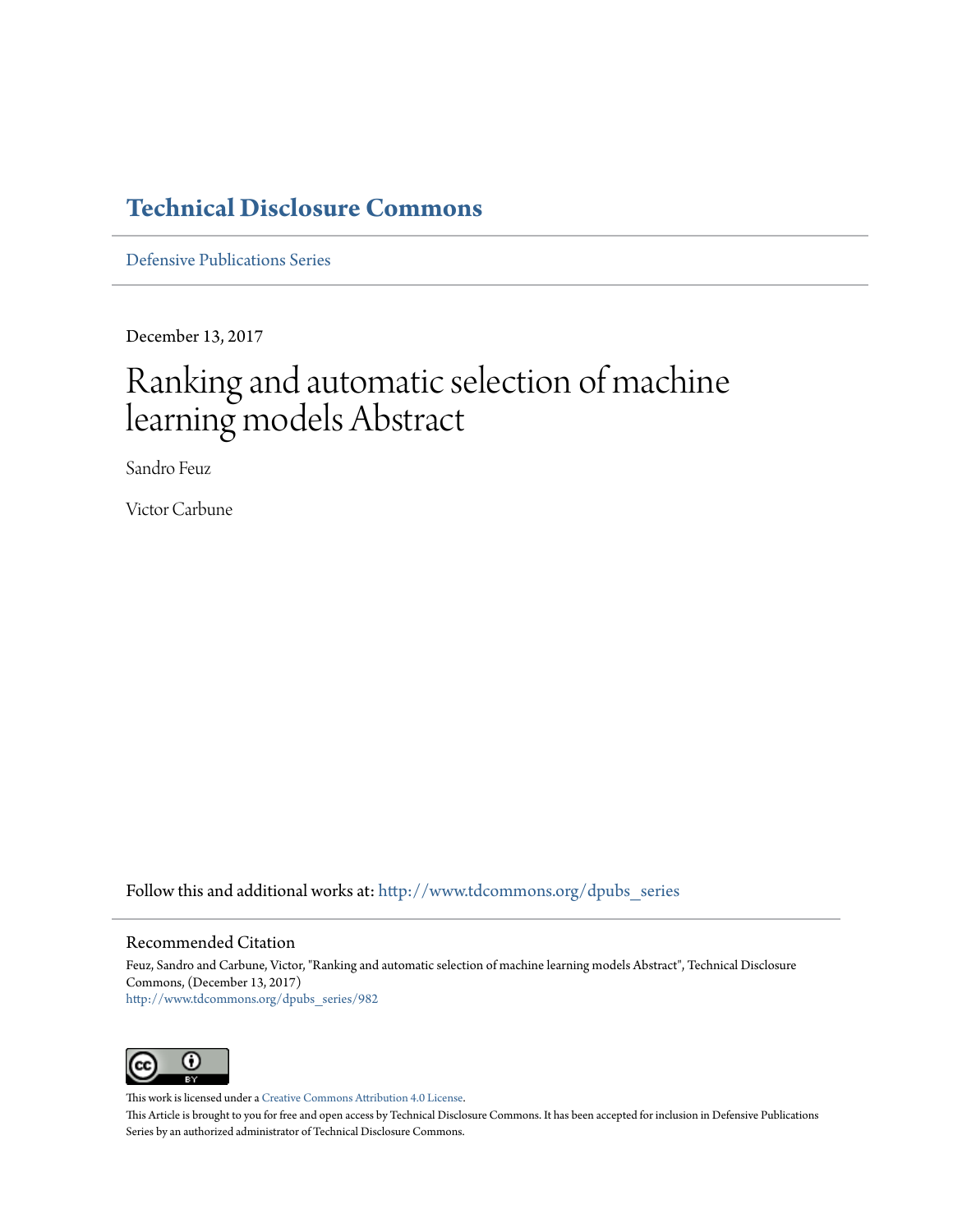### **Ranking and automatic selection of machine learning models**

#### **Abstract**

Generally, the present disclosure is directed to an API for ranking and automatic selection from competing machine learning models that can perform a particular task. In particular, in some implementations, the systems and methods of the present disclosure can include or otherwise leverage one or more machine-learned models to provide to a software application one or more machine learning models from different providers. The trained models are suited to a task or data type specified by the developer. The one or more models are selected from a registry of machine learning models, their task specialties, cost, and performance, such that the application specified cost and performance requirements are met.

An application processor interface (API) maintains a registry of various machine learning models, their task specialties, costs and/or performances. A third-party developer can make a call to the API to select one or more machine learning models. The API call includes specification of the task and/or data to be analyzed using the machine learning models. The API can utilize machine learning model that ranks the available machine learning models to perform selection of the machine learning model. The availability of such an API eliminates the need for app developers to develop their own models, and can enable app developers that do not have the resources and/or expertise to develop their own models to utilize pre-trained models available from providers to perform tasks within their apps. The API can be provided as part of an operating system, as a cloud-based API, or as functionality of machine-learning hardware, e.g., processors.

#### **Keywords**

data-specific machine learning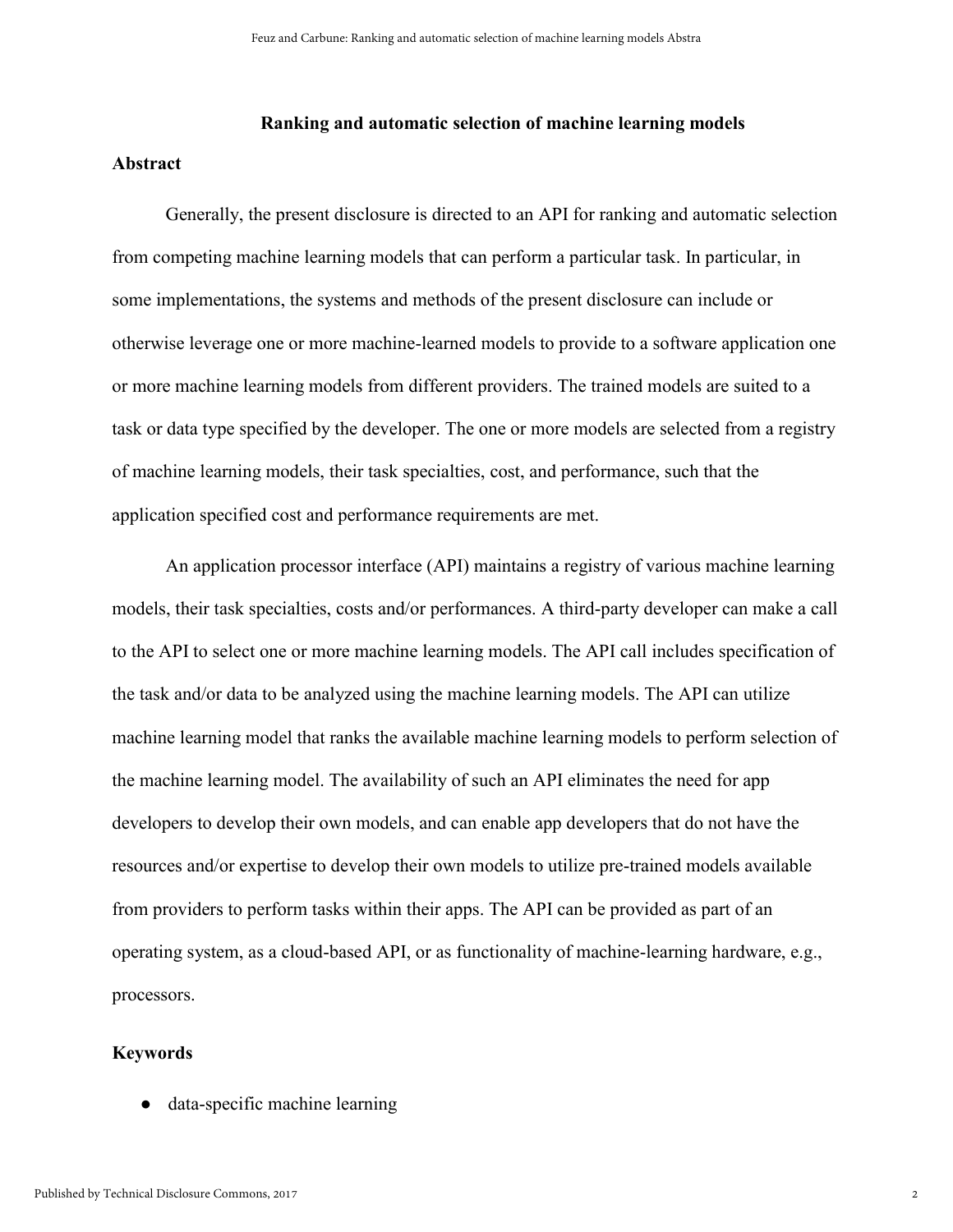- task-specific machine learning
- model selection
- model ranking
- selection API

#### **Background**

Machine learning models are available as a service from various cloud-based or ondevice providers. In situations where competing machine learning models are available, e.g., in a marketplace of models, developers that wish to employ machine learning in their software applications do not currently have a mechanism to automatically select and use the model that is most suited for the problem specific to their software applications.

For example, there may be several object-detector services based on different machine learning models available in a marketplace. Consider, e.g., three services that are both capable of performing object recognition, e.g., recognizing cars and trees in images. A first service has a price of 0.01 cents per detection and performs better in detecting cars than trees; a second service has a cost of 0.05 cents per recognition and performs better in detecting trees than cars; and a third service has a cost of 0.02 cents per detection and has similar performance when detecting cars and trees as the first service, but is worse than the second service at detecting trees. The problem specific to the software application for the developer is to detect trees. In this instance, the second service offers the most suitable solution for the software application, provided the cost is within the application constraints. However, currently there is no automatic way to optimally match a problem or specific data set to the appropriate service/service provider, e.g., to automatically select the second service provider for the tree recognition problem.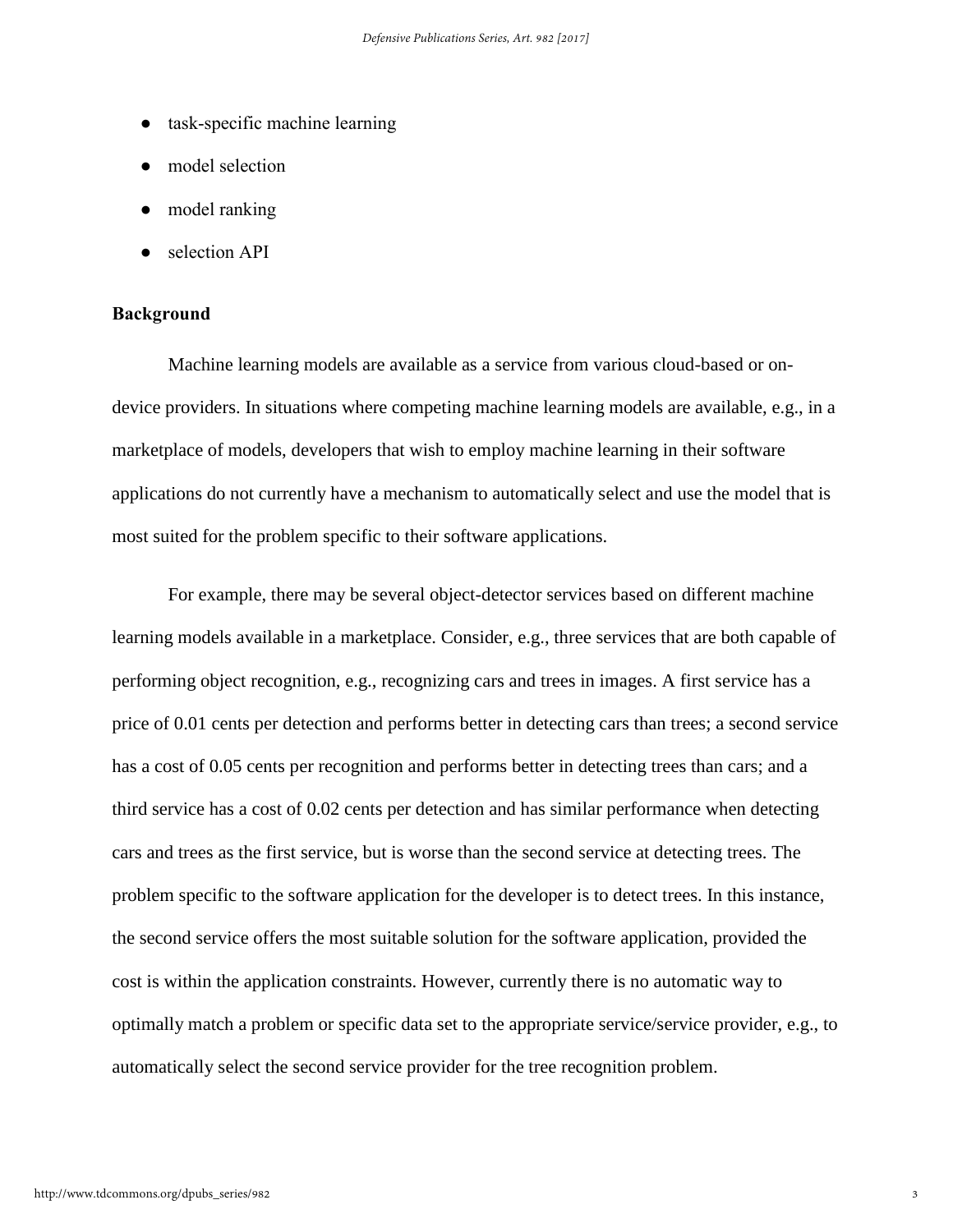#### **Description**

This disclosure describes an application programming interface (API) that enables software applications to automatically select a machine learning model that optimally suits the application-specific data and problem statement out of several available models from service providers. The API also provides an internal scoring or ranking mechanism to rank the machine learning models. The rank of a machine learning model is based on factors such as cost, performance, task specialty, customer feedback, etc.

Fig. 1 illustrates an example API per the techniques of this disclosure. The API can be provided by a vendor, e.g., a cloud computing provider, an operating system, etc. A software application can call the API and specify a problem and/or data set (104) that is to be processed using a machine learning model. The API automatically selects, e.g., returns to the software application, one of several ML service providers (106a-c) based on matching a set of parameters, e.g., cost, performance, task specialty, etc., of respective machine learning models, with the problem or data-set. API 102 includes a registry (108) that stores information regarding providers of machine learning model, e.g., when such providers register their services. Thus, the API described herein provides two views, e.g., a machine learning model provider view, and an app or software developer view.

Within the machine learning model provider view, an extensible hierarchy of machine learning tasks is defined. For example, the tasks may correspond to various tasks that can be performed using machine learning models, including:

- **image-based problems** such as image segmentation into natural classes, object recognition, face recognition, handwriting recognition, optical character recognition, etc.
- **Recommender systems** such as movie, music, restaurant recommenders, etc.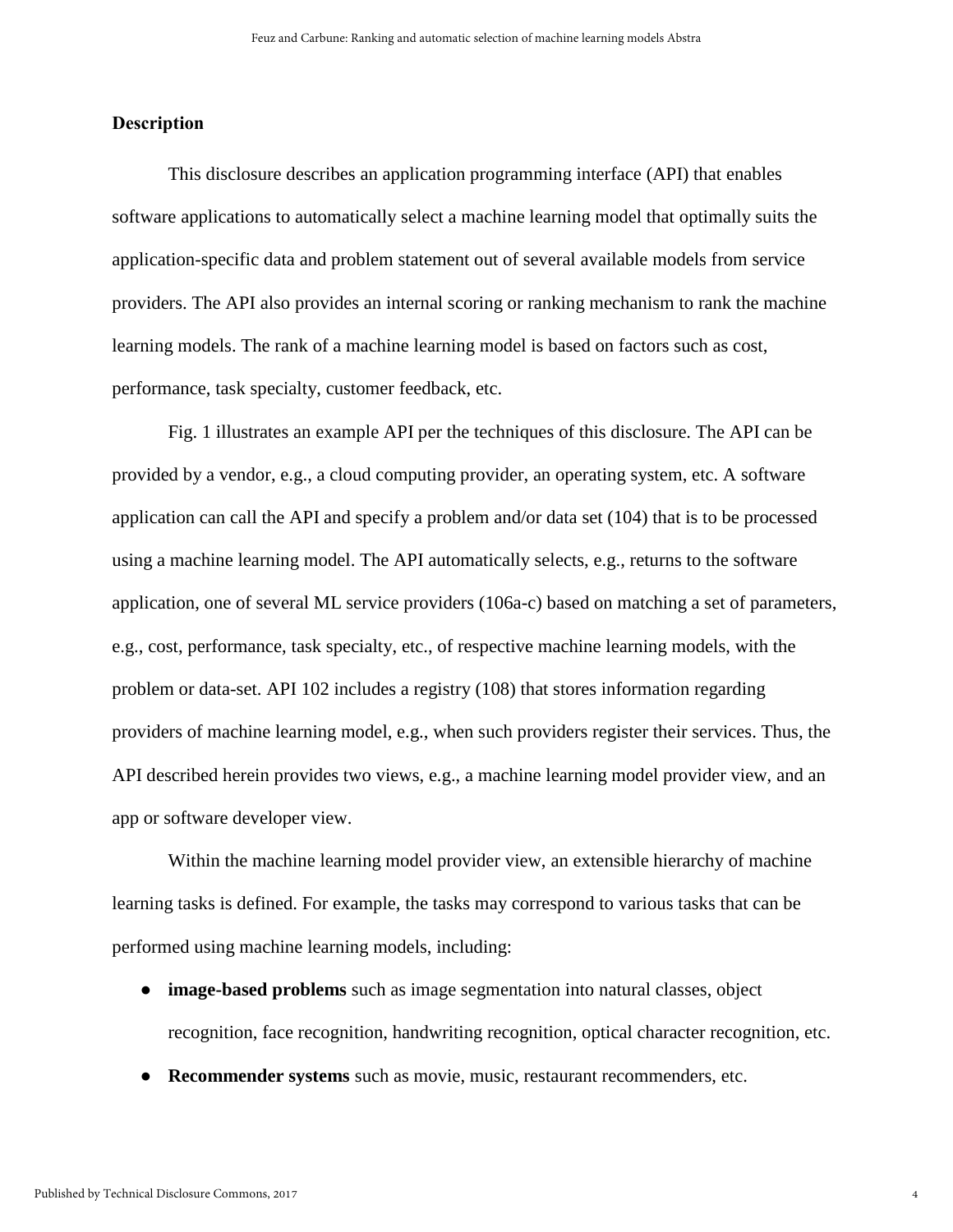For each machine learning task, inputs are defined for the models. Developers of machine learning models can train models using training data of a nature suited to specific tasks. The providers train machine learning models with such training data and register the trained models with the API. The trained models may also use different model structure/architecture. For example, multiple model providers can train their own models for handwriting recognition, e.g., using images of handwritten text or stroke input of a user writing text with a stylus or finger, to produce digitized text as output.

During registration, each provider defines the cost per inference, e.g., recognizing a particular object. For example, consider providers X and Y that each provide a trained model. Provider X charges a cost of 0.002 cents per recognition at a certain precision/recall rate. Provider Y charges a cost of 0.05 cents per recognition at a different precision/recall rate. Both X and Y register their models with the API, along with respective cost, performance (e.g., performance guarantee), and task-specialty (e.g., handwriting recognition).

The models registered with the API can be different in how well they perform on certain datasets. For example, for a handwriting recognition task, one provider may provide a model which was trained only with handwriting data comprising of cursively written examples, while another provider may provide a model that was trained on printed handwriting, comprising of well separated handwritten symbols. Naturally, depending on the user's type of writing, one model will work better than the other. Similarly, models for certain image-based tasks might perform better on certain types of images. For example, one object detector might perform better in detecting animals, while another might perform better in detecting beaches, e.g., due to differences in the training and/or model structure.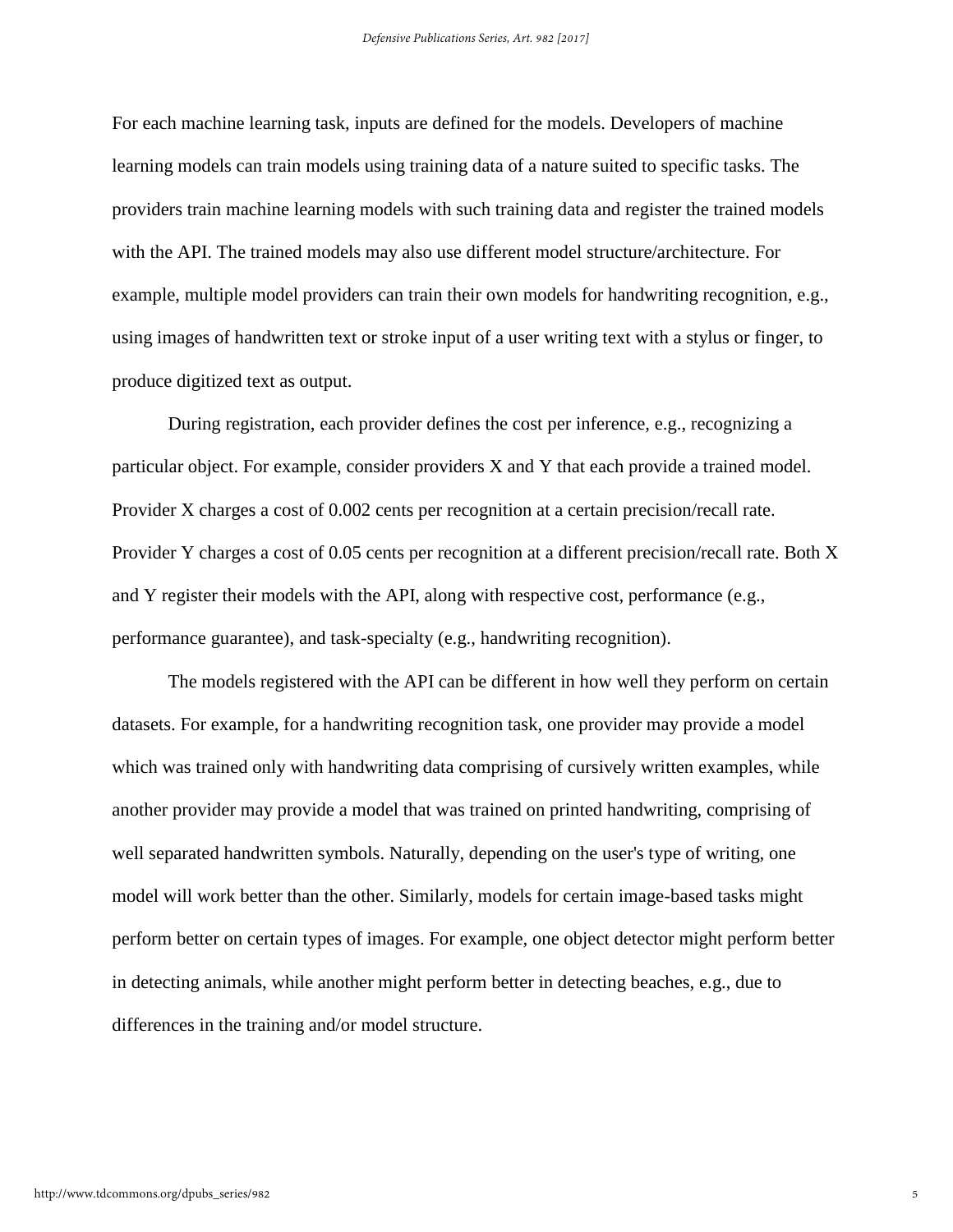The registry is populated with machine learning models from different providers, each specializing in specific tasks, with specified input and output types, and with performance and costs per inference.

As explained previously, the API enables software applications from application developers to automatically select one or more models from the registered ML models that is suited to the specific problem, e.g., based on quality and cost. For example, many app developers may not have the resources, data or expertise to train a machine learning model for tasks of interest, e.g., tasks that need to be performed to provide the app functionality. An app developer can use the API to select one of the pre-trained ML models from a service provider to perform the tasks. The selected models can run in a remote computer, e.g., a cloud-based server, or on the same device as the app, e.g., a consumer device. Selection of the ML service provider is transparent to the app developer, e.g., the API enables the app to request and obtain a suitable model for each supported ML task type. For example, an API call from the app may be:

RecognizedText = recognizeHandwriting(HandwritingInput h) for handwriting recognition tasks, and

List<RecognizedObject> = detectObjectsInImage(Image image) for image-detection tasks.

In each of the above example API calls, the app developer doesn't need to know the service providers or model(s) that are actually used to perform the ML task on hand, e.g., handwriting recognition or image detection. Moreover, the API provides a feedback mechanism to support the selection of the actual model. For example, API functions such as setBudgetPerInference(double max cost per inference cents) can be used by the app developer to select among machine learning models that fit within a certain budget. As a further example, an API function such as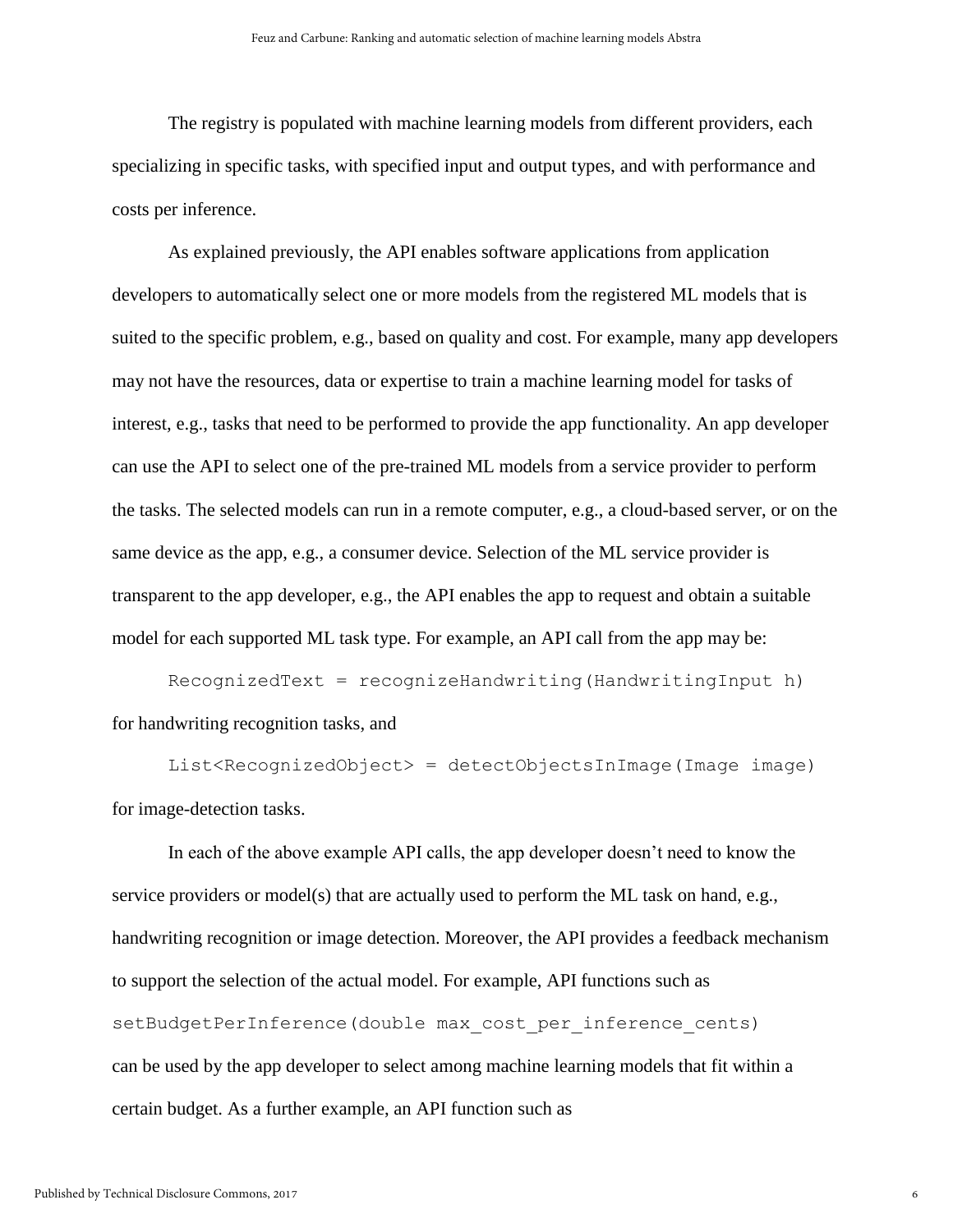lastRecognitionWasCorrect(boolean correctness) can be used as a feedback signal in order to guide selection of models to process future queries from the same app. Such a function can be used, e.g., to switch to a low-cost model that satisfies the app requirements. Parameters other than those listed above can also be used in selection of the ML model, e.g., whether the model can be executed locally on the same device as the app, the average latency in obtaining an inference, support for data encryption and privacy-preserving processing, etc.

The decision as to which machine learning model or ML provider is optimal for a given task itself may be made using another machine learning model. Such a machine learning model is trained to map a given input to a machine learning model or ML provider by being supplied as training data pairs of sample requests and preferred machine learning models or ML providers.

The techniques of this disclosure account for the trend of different ML providers having different types of use-cases for ML models, leading to different types of data as input. For example, camera apps have a diversity of purposes: selfies, landscapes, etc. Some models are trained on selfies and perform well on tasks on selfies, while other models are trained on landscapes and perform well on those types of images. It is natural to expect that a single model or ML provider will perform better on some data types than on others. The machine learning model that selects between service providers improves with use of the API and via feedback mechanism.

For example, at an initial time, the API may not have rankings available for the various ML models that can perform a task. At this time, the API can randomize selection among ML models in a manner that satisfies queries under cost constraint. As usage increases and feedback from multiple apps becomes increasingly available, the machine learning model in the API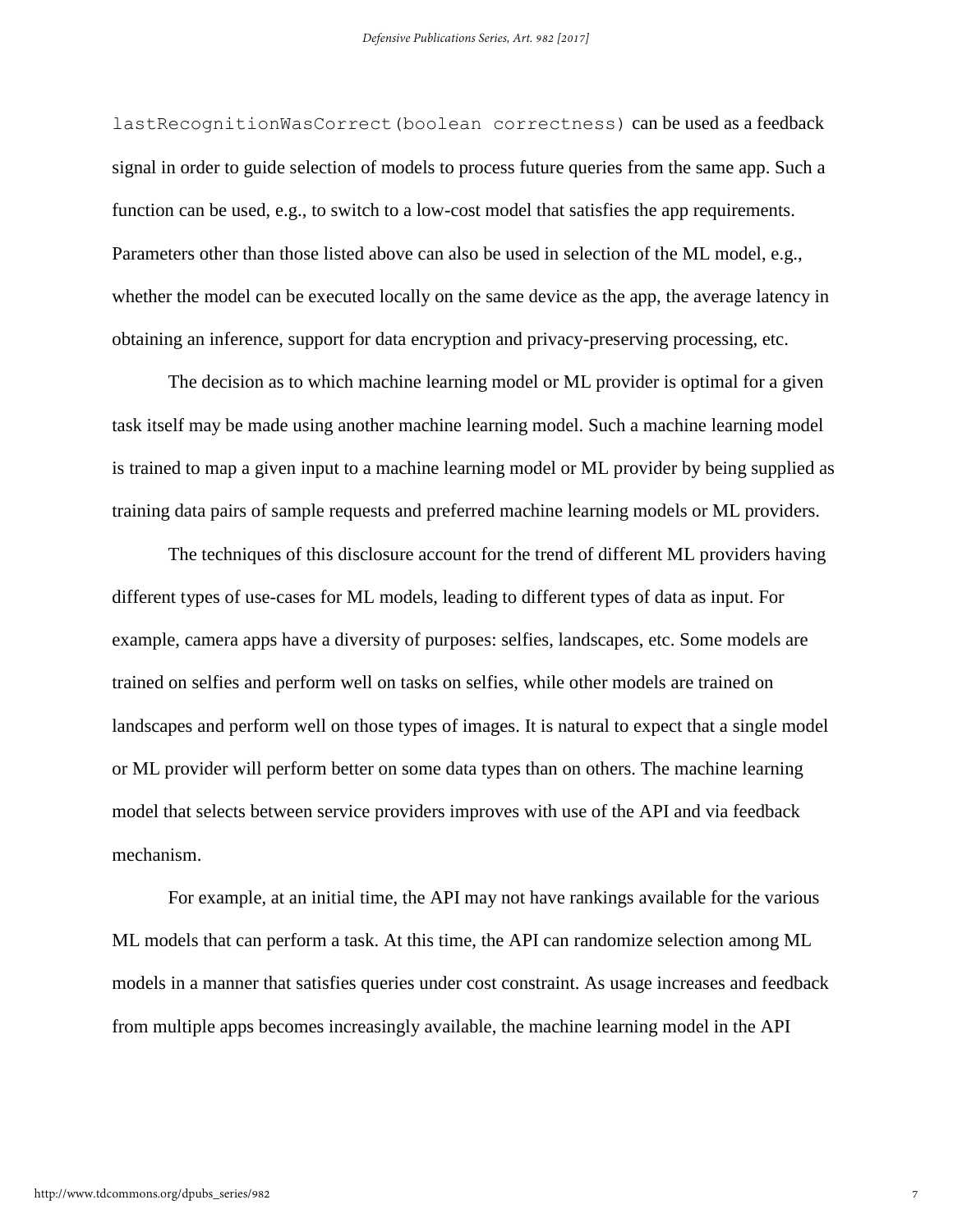outputs a normalized score in the form, e.g., (model, inference sample, query cost). Such as score can be used to rank the models and providers.

A ranking mechanism can be implemented in several ways, e.g.,

- A neural network can be used for predicting quality of a certain model on given samples learned from the user feedback, e.g., the neural network is provided a (model, sample) pair as input and is trained to produce an estimated quality score as output.
- A multi-armed bandit approach can be used such that selecting one of the models for a given sample yields a certain reward.

One way to bootstrap the ranking mechanism is to provide developers with a standard data-set, sometimes referred to as golden data. The golden data-set represents a minimal yet sufficiently diverse set of inference samples. An initial ranking is done by spending a modest budget to classify models based on the performance in providing inferences for golden data.

The techniques of this disclosure enable app developers to use a combination of model providers to solve a single class of problem. For example, consider a situation where a model from one provider solves 95% of a certain object-detection problem well at reasonably low cost, while a model from another provider solves the remaining 5% of the problem at better performance but with higher cost. In such a situation, a discriminating machine learning model can be trained as a discriminator between the two kinds of data for the problem, such that the problem is routed to the appropriate provider to obtain quality results with optimal cost. The discriminating machine learning model can run on the consumer device, on the cloud, or it could have parts that run on both.

The described techniques advantageously abstract the ML models at entry point, e.g., at the point of an API call. Thus, app developers only need to know the problem being addressed.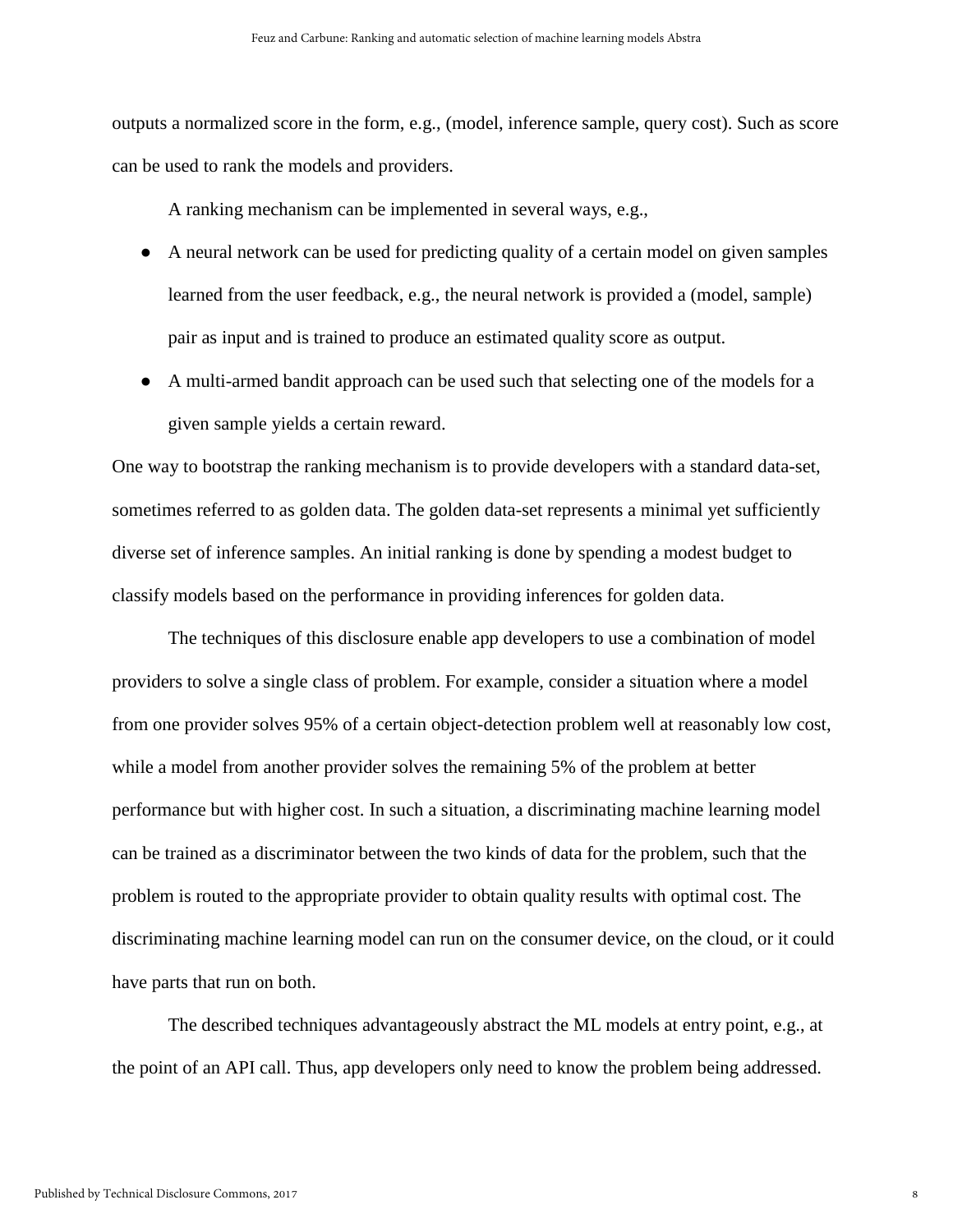The stack described herein provides both a high-level API and in addition, is capable of automatically selecting from the available model providers. The ranking mechanism described herein automatically fine tunes over the particular data types for individual apps. The techniques can be implemented either as an application or integrated within an operating system. The API can be provided as part of an operating system, as a cloud-based API, or as functionality of machine-learning hardware, e.g., processors. While the foregoing description describes use of machine learning techniques to rank and select from available models, heuristics or rules can also be used for such purposes.

As described above, the present disclosure is directed to an API that app developers can use to utilize trained machine learning models to perform tasks. The API provides ranking and automatic selection from the available machine learning models. In particular, in some implementations, the systems and methods of the present disclosure can include or otherwise leverage one or more machine-learned models to provide to a third-party developer a machine learning model suited to a task or data type on hand in a manner that optimizes cost and performance based on a registry of machine learning models, their task specialties, costs and performances.

Fig. 2 depicts a block diagram of an example machine-learned model according to example implementations of the present disclosure. As illustrated in Fig. 2, in some implementations, the machine-learned model is trained to receive input data of one or more types and, in response, provide output data of one or more types. Thus, Fig. 2 illustrates the machinelearned model performing inference.

In some implementations, the input data can include one or more features that are associated with an instance or an example. In some implementations, the one or more features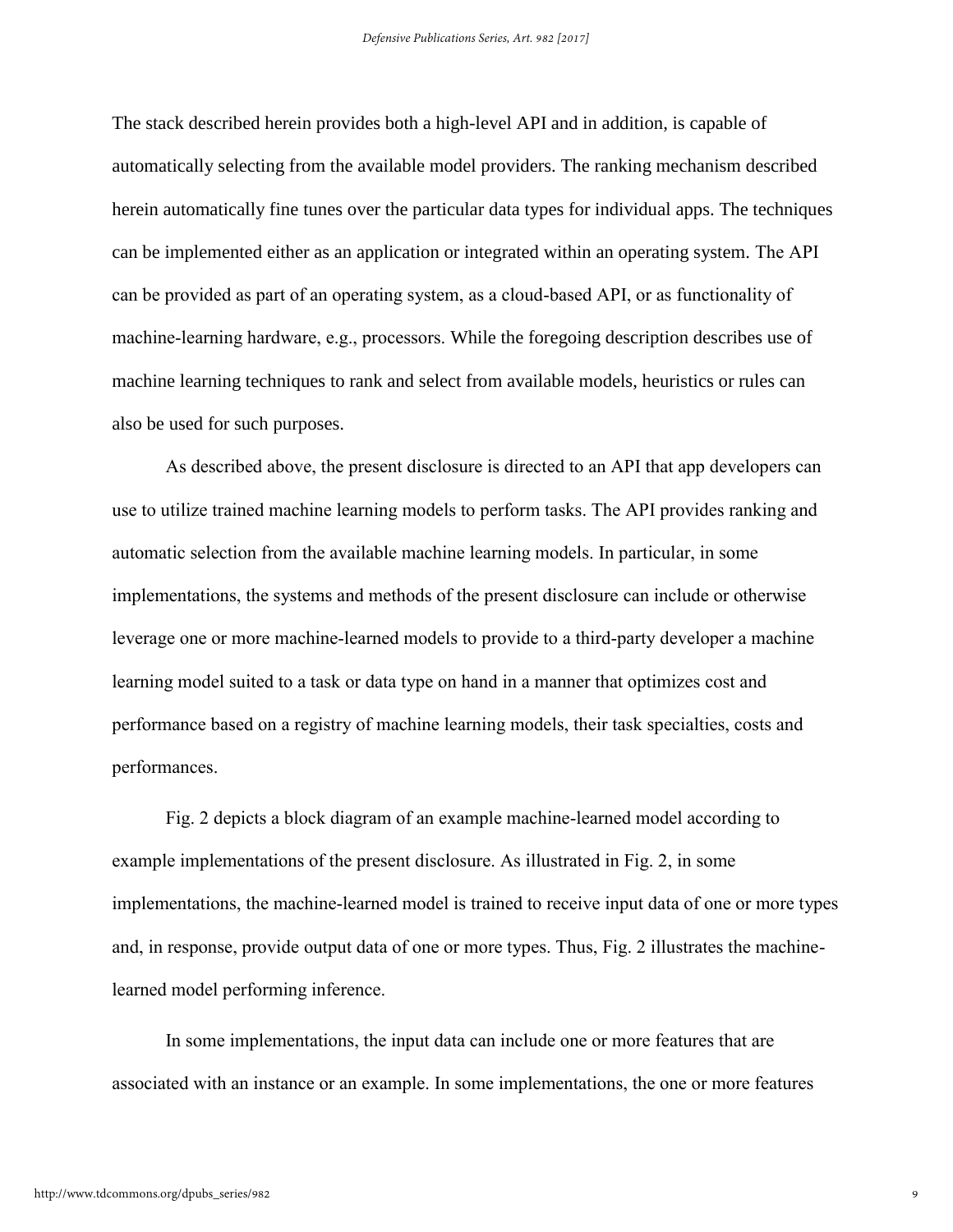associated with the instance or example can be organized into a feature vector. In some implementations, the output data can include one or more predictions. Predictions can also be referred to as inferences. Thus, given features associated with a particular instance, the machinelearned model can output a prediction for such instance based on the features.

The machine-learned model can be or include one or more of various different types of machine-learned models. In particular, in some implementations, the machine-learned model can perform classification, regression, clustering, anomaly detection, recommendation generation, and/or other tasks.

In some implementations, the machine-learned model can perform various types of classification based on the input data. For example, the machine-learned model can perform binary classification or multiclass classification. In binary classification, the output data can include a classification of the input data into one of two different classes. In multiclass classification, the output data can include a classification of the input data into one (or more) of more than two classes. The classifications can be single label or multi-label.

In some implementations, the machine-learned model can perform discrete categorical classification in which the input data is simply classified into one or more classes or categories.

In some implementations, the machine-learned model can perform classification in which the machine-learned model provides, for each of one or more classes, a numerical value descriptive of a degree to which it is believed that the input data should be classified into the corresponding class. In some instances, the numerical values provided by the machine-learned model can be referred to as "confidence scores" that are indicative of a respective confidence associated with classification of the input into the respective class. In some implementations, the confidence scores can be compared to one or more thresholds to render a discrete categorical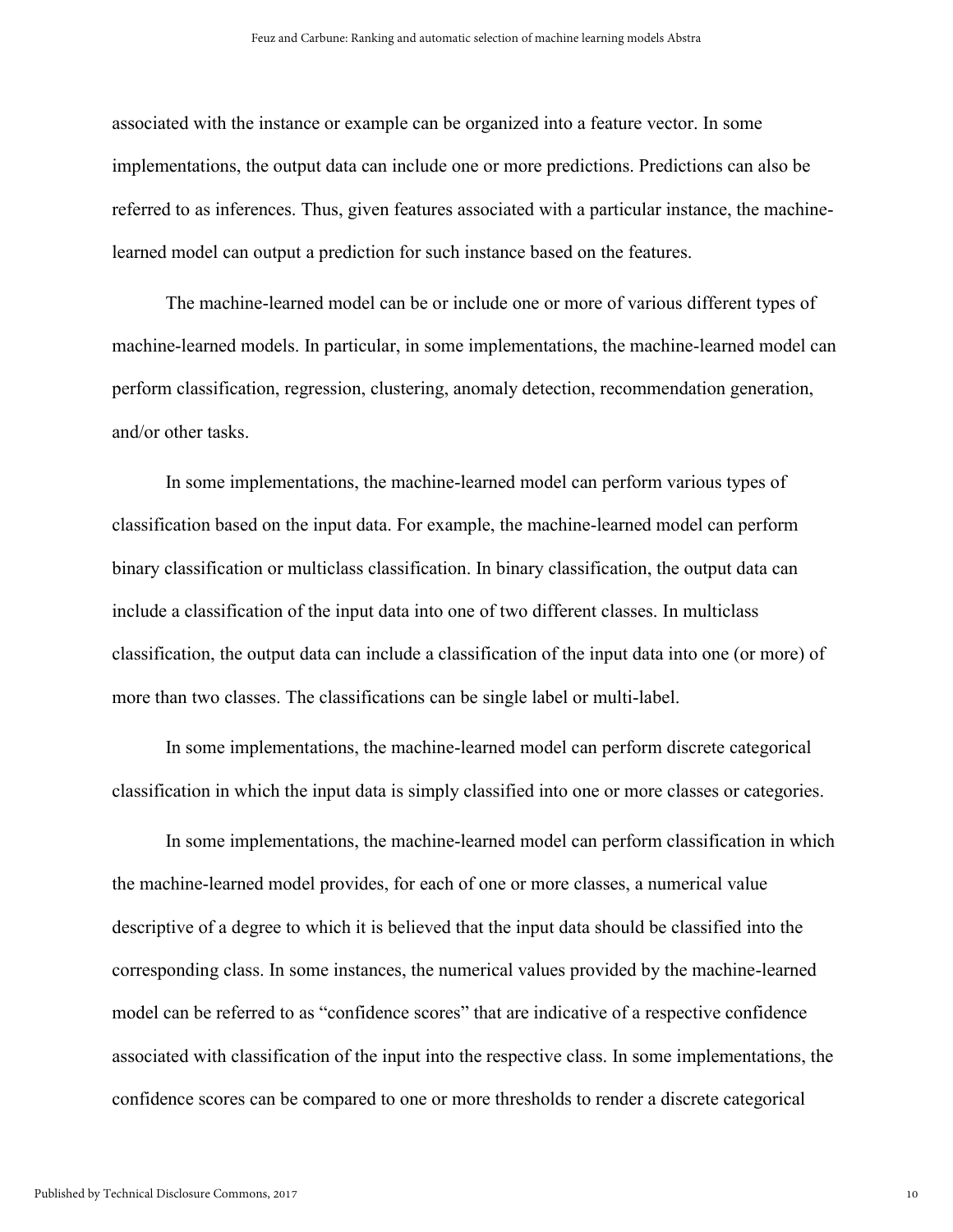prediction. In some implementations, only a certain number of classes (e.g., one) with the relatively largest confidence scores can be selected to render a discrete categorical prediction.

In some implementations, the machine-learned model can provide a probabilistic classification. For example, the machine-learned model can be able to predict, given a sample input, a probability distribution over a set of classes. Thus, rather than outputting only the most likely class to which the sample input should belong, the machine-learned model can output, for each class, a probability that the sample input belongs to such class. In some implementations, the probability distribution over all possible classes can sum to one. In some implementations, a softmax function or layer can be used to squash a set of real values respectively associated with the possible classes to a set of real values in the range  $(0, 1)$  that sum to one.

In some implementations, the probabilities provided by the probability distribution can be compared to one or more thresholds to render a discrete categorical prediction. In some implementations, only a certain number of classes (e.g., one) with the relatively largest predicted probability can be selected to render a discrete categorical prediction.

In some implementations in which the machine-learned model performs classification, the machine-learned model can be trained using supervised learning techniques. For example, the machine-learned model can be trained on a training dataset that includes training examples labeled as belonging (or not belonging) to one or more classes. Further details regarding supervised training techniques are provided below.

In some implementations, the machine-learned model can perform regression to provide output data in the form of a continuous numeric value. The continuous numeric value can correspond to any number of different metrics or numeric representations, including, for example, currency values, scores, or other numeric representations. As examples, the machine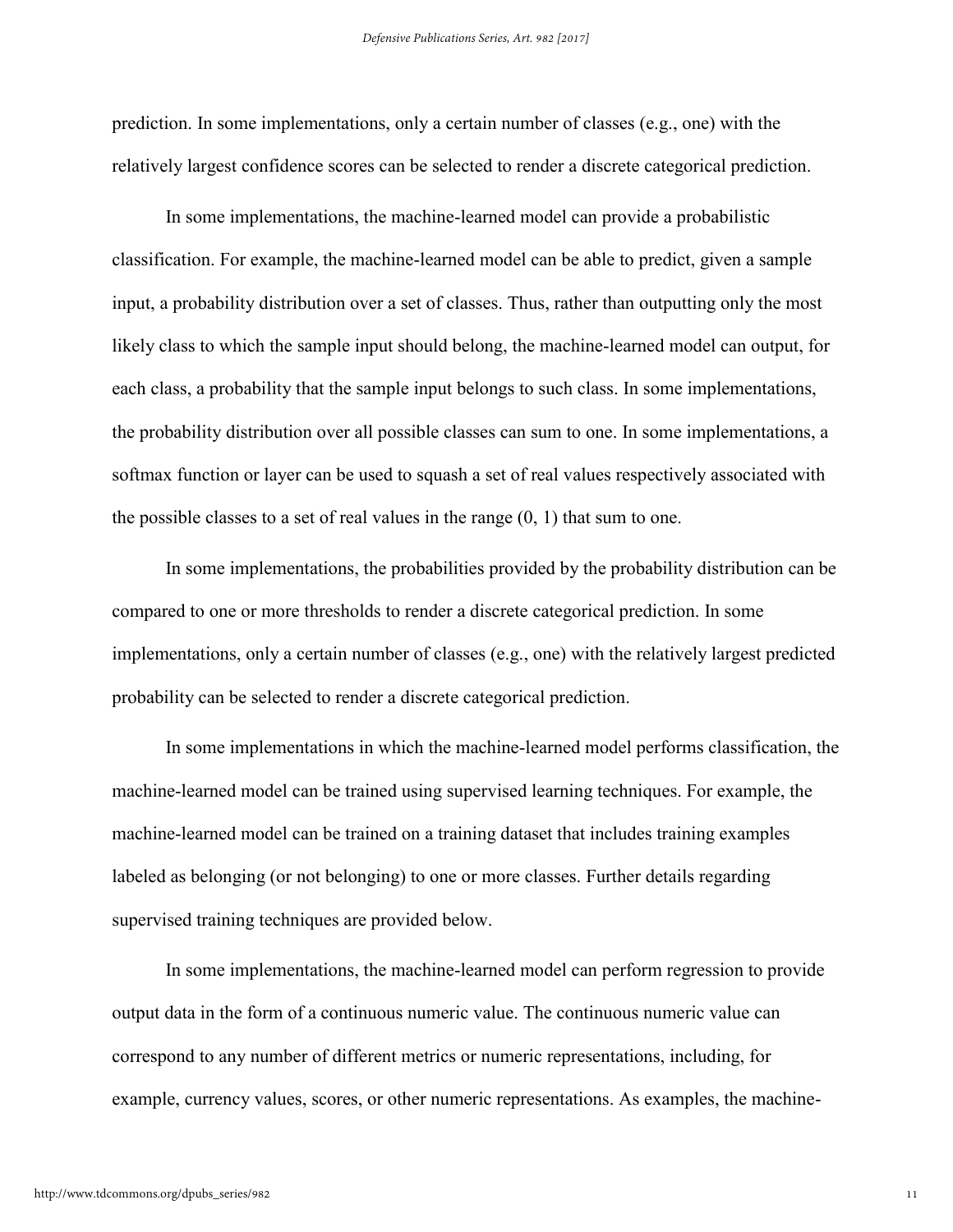learned model can perform linear regression, polynomial regression, or nonlinear regression. As examples, the machine-learned model can perform simple regression or multiple regression. As described above, in some implementations, a softmax function or layer can be used to squash a set of real values respectively associated with a two or more possible classes to a set of real values in the range (0, 1) that sum to one.

In some implementations, the machine-learned model can perform various types of clustering. For example, the machine-learned model can identify one or more previously-defined clusters to which the input data most likely corresponds. As another example, the machinelearned model can identify one or more clusters within the input data. That is, in instances in which the input data includes multiple objects, documents, or other entities, the machine-learned model can sort the multiple entities included in the input data into a number of clusters. In some implementations in which the machine-learned model performs clustering, the machine-learned model can be trained using unsupervised learning techniques.

In some implementations, the machine-learned model can perform anomaly detection or outlier detection. For example, the machine-learned model can identify input data that does not conform to an expected pattern or other characteristic (e.g., as previously observed from previous input data). As examples, the anomaly detection can be used for fraud detection or system failure detection.

In some implementations, the machine-learned model can provide output data in the form of one or more recommendations. For example, the machine-learned model can be included in a recommendation system or engine. As an example, given input data that describes previous outcomes for certain entities (e.g., a score, ranking, or rating indicative of an amount of success or enjoyment), the machine-learned model can output a suggestion or recommendation of one or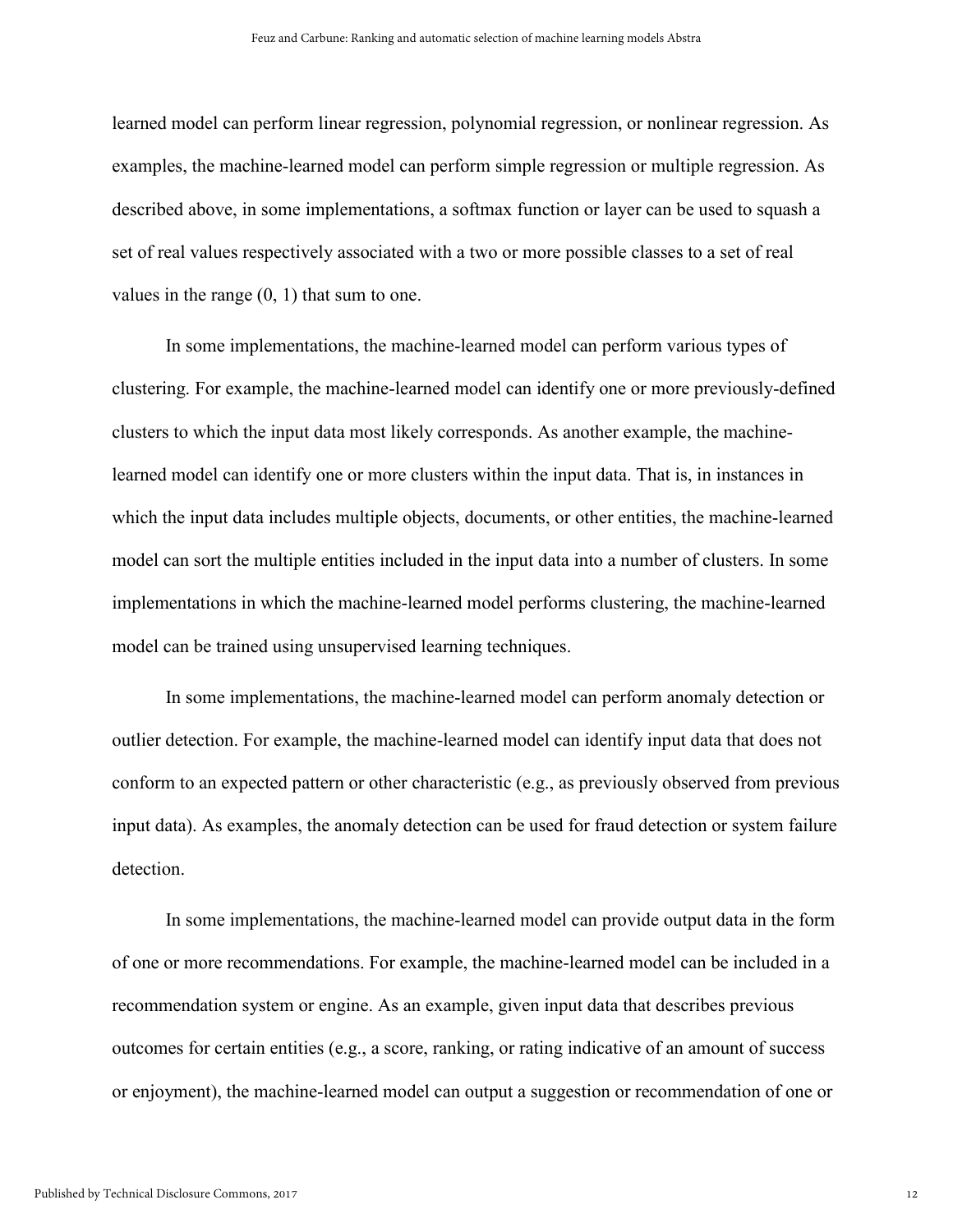more additional entities that, based on the previous outcomes, are expected to have a desired outcome (e.g., elicit a score, ranking, or rating indicative of success or enjoyment). As one example, given input data descriptive of a number of products purchased or rated highly by a user, a recommendation system can output a suggestion or recommendation of an additional product that the user might enjoy or wish to purchase.

In some implementations, the machine-learned model can act as an agent within an environment. For example, the machine-learned model can be trained using reinforcement learning, which will be discussed in further detail below.

In some implementations, the machine-learned model can be a parametric model while, in other implementations, the machine-learned model can be a non-parametric model. In some implementations, the machine-learned model can be a linear model while, in other implementations, the machine-learned model can be a non-linear model.

As described above, the machine-learned model can be or include one or more of various different types of machine-learned models. Examples of such different types of machine-learned models are provided below for illustration. One or more of the example models described below can be used (e.g., combined) to provide the output data in response to the input data. Additional models beyond the example models provided below can be used as well.

In some implementations, the machine-learned model can be or include one or more classifier models such as, for example, linear classification models; quadratic classification models; etc.

In some implementations, the machine-learned model can be or include one or more regression models such as, for example, simple linear regression models; multiple linear regression models; logistic regression models; stepwise regression models; multivariate adaptive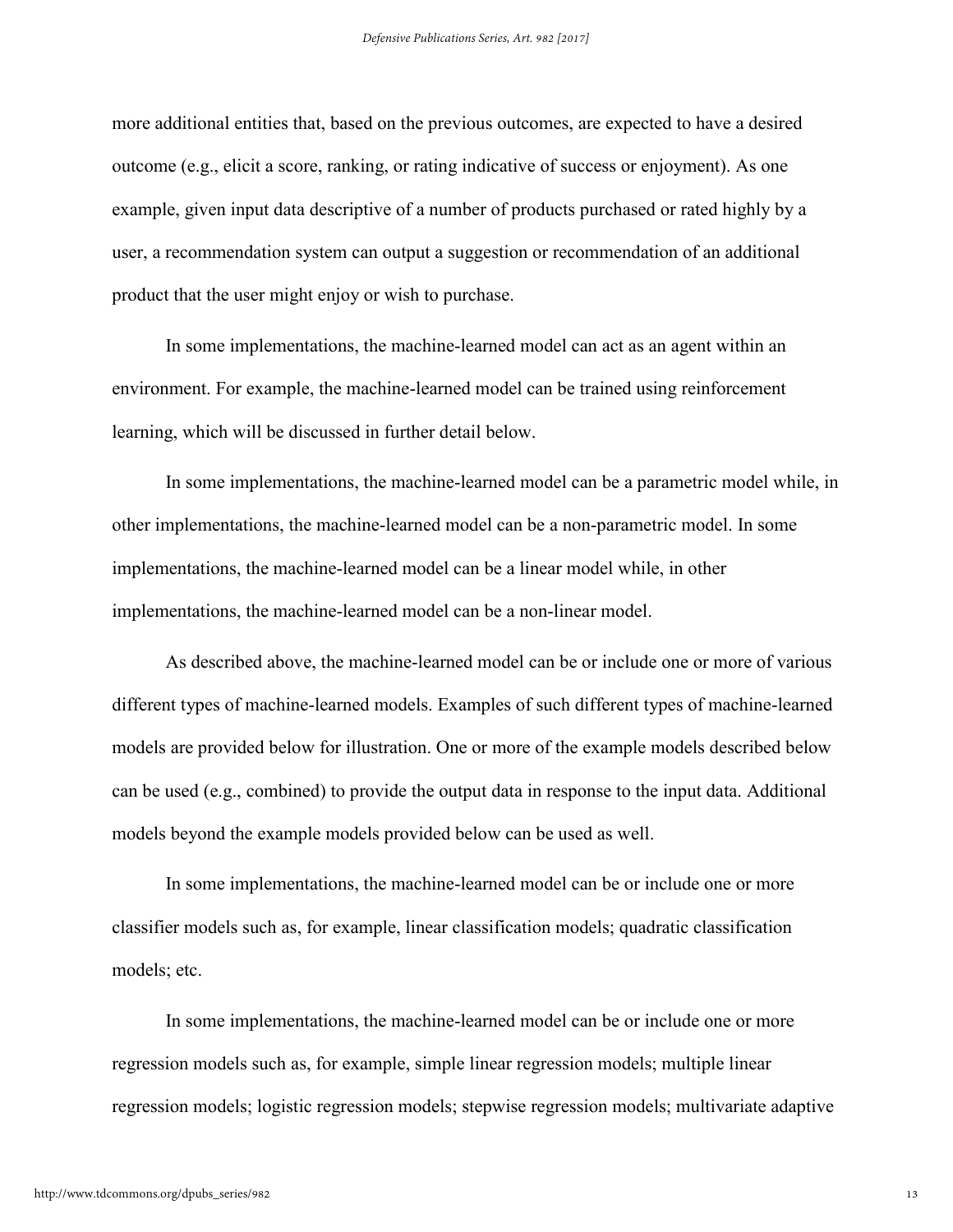regression splines; locally estimated scatterplot smoothing models; etc.

In some implementations, the machine-learned model can be or include one or more decision tree-based models such as, for example, classification and/or regression trees; iterative dichotomiser 3 decision trees; C4.5 decision trees; chi-squared automatic interaction detection decision trees; decision stumps; conditional decision trees; etc.

In some implementations, the machine-learned model can be or include one or more kernel machines. In some implementations, the machine-learned model can be or include one or more support vector machines.

In some implementations, the machine-learned model can be or include one or more instance-based learning models such as, for example, learning vector quantization models; selforganizing map models; locally weighted learning models; etc.

In some implementations, the machine-learned model can be or include one or more nearest neighbor models such as, for example, k-nearest neighbor classifications models; knearest neighbors regression models; etc.

In some implementations, the machine-learned model can be or include one or more Bayesian models such as, for example, naïve Bayes models; Gaussian naïve Bayes models; multinomial naïve Bayes models; averaged one-dependence estimators; Bayesian networks; Bayesian belief networks; hidden Markov models; etc.

In some implementations, the machine-learned model can be or include one or more artificial neural networks (also referred to simply as neural networks). A neural network can include a group of connected nodes, which also can be referred to as neurons or perceptrons. A neural network can be organized into one or more layers. Neural networks that include multiple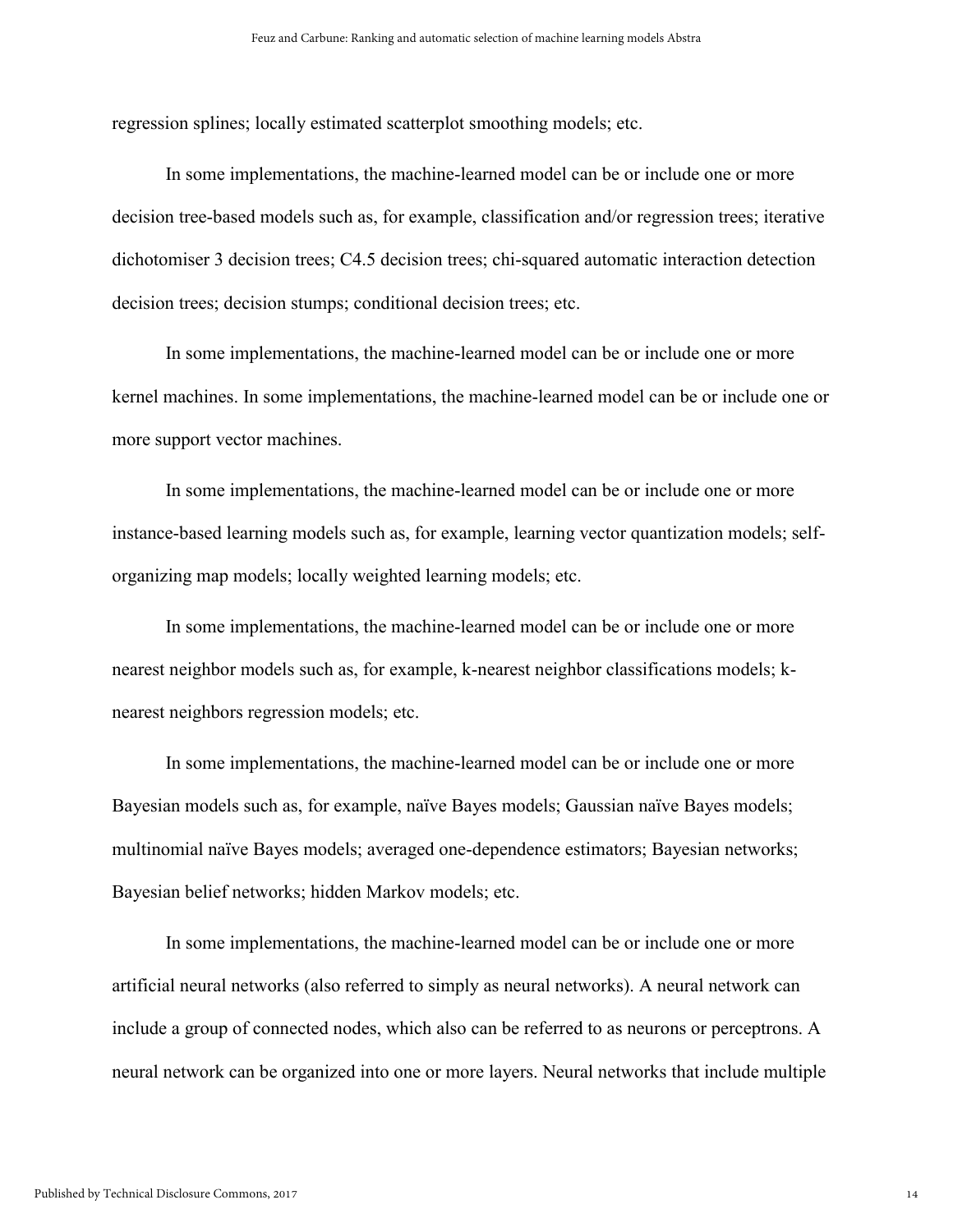layers can be referred to as "deep" networks. A deep network can include an input layer, an output layer, and one or more hidden layers positioned between the input layer and the output layer. The nodes of the neural network can be connected or non-fully connected.

In some implementations, the machine-learned model can be or include one or more feed forward neural networks. In feed forward networks, the connections between nodes do not form a cycle. For example, each connection can connect a node from an earlier layer to a node from a later layer.

In some instances, the machine-learned model can be or include one or more recurrent neural networks. In some instances, at least some of the nodes of a recurrent neural network can form a cycle. Recurrent neural networks can be especially useful for processing input data that is sequential in nature. In particular, in some instances, a recurrent neural network can pass or retain information from a previous portion of the input data sequence to a subsequent portion of the input data sequence through the use of recurrent or directed cyclical node connections.

As one example, sequential input data can include time-series data (e.g., sensor data versus time or imagery captured at different times). For example, a recurrent neural network can analyze sensor data versus time to detect or predict a swipe direction, to perform handwriting recognition, etc. As another example, sequential input data can include words in a sentence (e.g., for natural language processing, speech detection or processing, etc.); notes in a musical composition; sequential actions taken by a user (e.g., to detect or predict sequential application usage); sequential object states; etc.

Example recurrent neural networks include long short-term (LSTM) recurrent neural networks; gated recurrent units; bi-direction recurrent neural networks; continuous time recurrent neural networks; neural history compressors; echo state networks; Elman networks; Jordan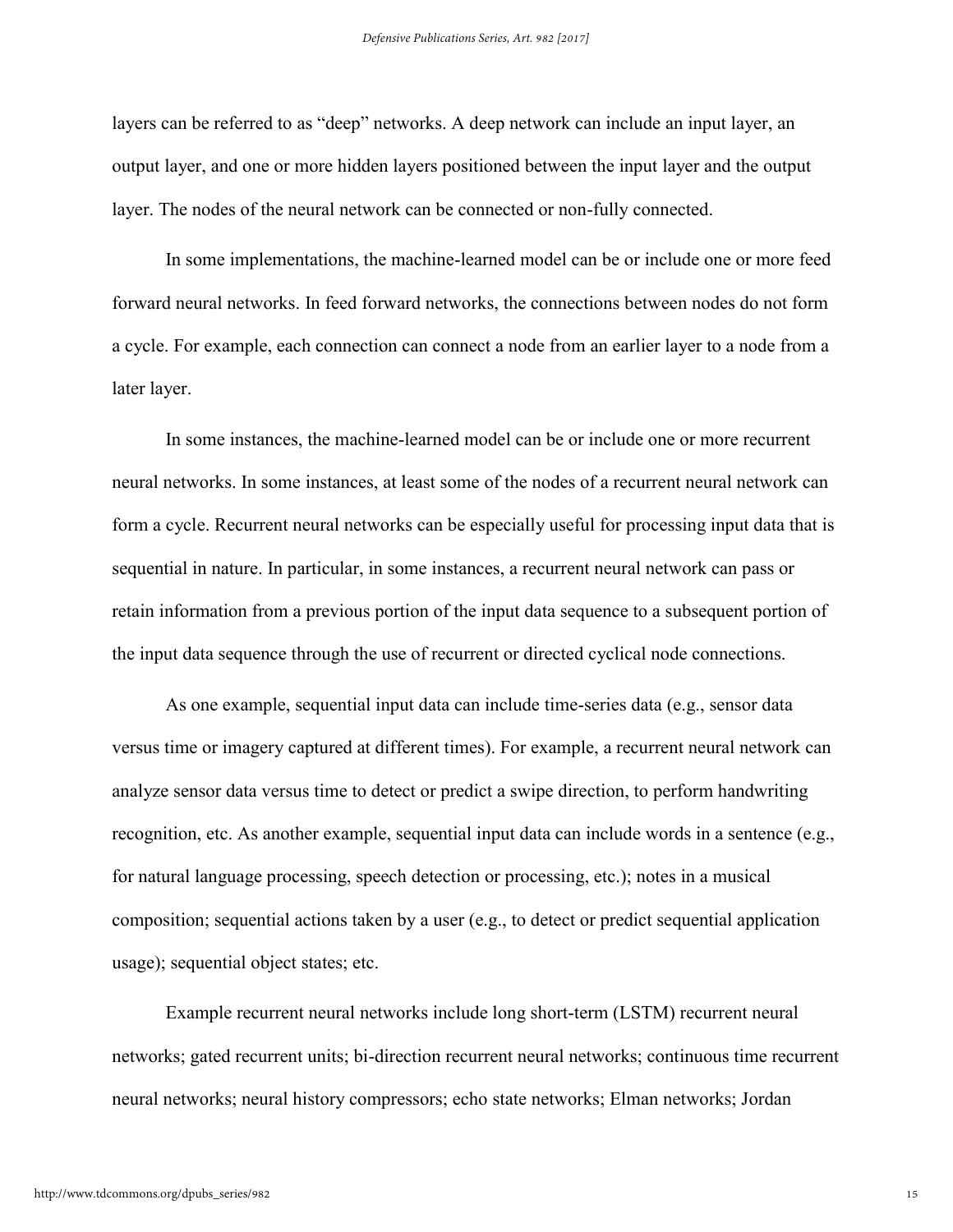networks; recursive neural networks; Hopfield networks; fully recurrent networks; sequence-tosequence configurations; etc.

In some implementations, the machine-learned model can be or include one or more convolutional neural networks. In some instances, a convolutional neural network can include one or more convolutional layers that perform convolutions over input data using learned filters. Filters can also be referred to as kernels. Convolutional neural networks can be especially useful for vision problems such as when the input data includes imagery such as still images or video. However, convolutional neural networks can also be applied for natural language processing.

In some implementations, the machine-learned model can be or include one or more generative networks such as, for example, generative adversarial networks. Generative networks can be used to generate new data such as new images or other content.

In some implementations, the machine-learned model can be or include an autoencoder. In some instances, the aim of an autoencoder is to learn a representation (e.g., a lowerdimensional encoding) for a set of data, typically for the purpose of dimensionality reduction. For example, in some instances, an autoencoder can seek to encode the input data and then provide output data that reconstructs the input data from the encoding. Recently, the autoencoder concept has become more widely used for learning generative models of data. In some instances, the autoencoder can include additional losses beyond reconstructing the input data.

In some implementations, the machine-learned model can be or include one or more other forms of artificial neural networks such as, for example, deep Boltzmann machines; deep belief networks; stacked autoencoders; etc. Any of the neural networks described herein can be combined (e.g., stacked) to form more complex networks.

In some implementations, one or more neural networks can be used to provide an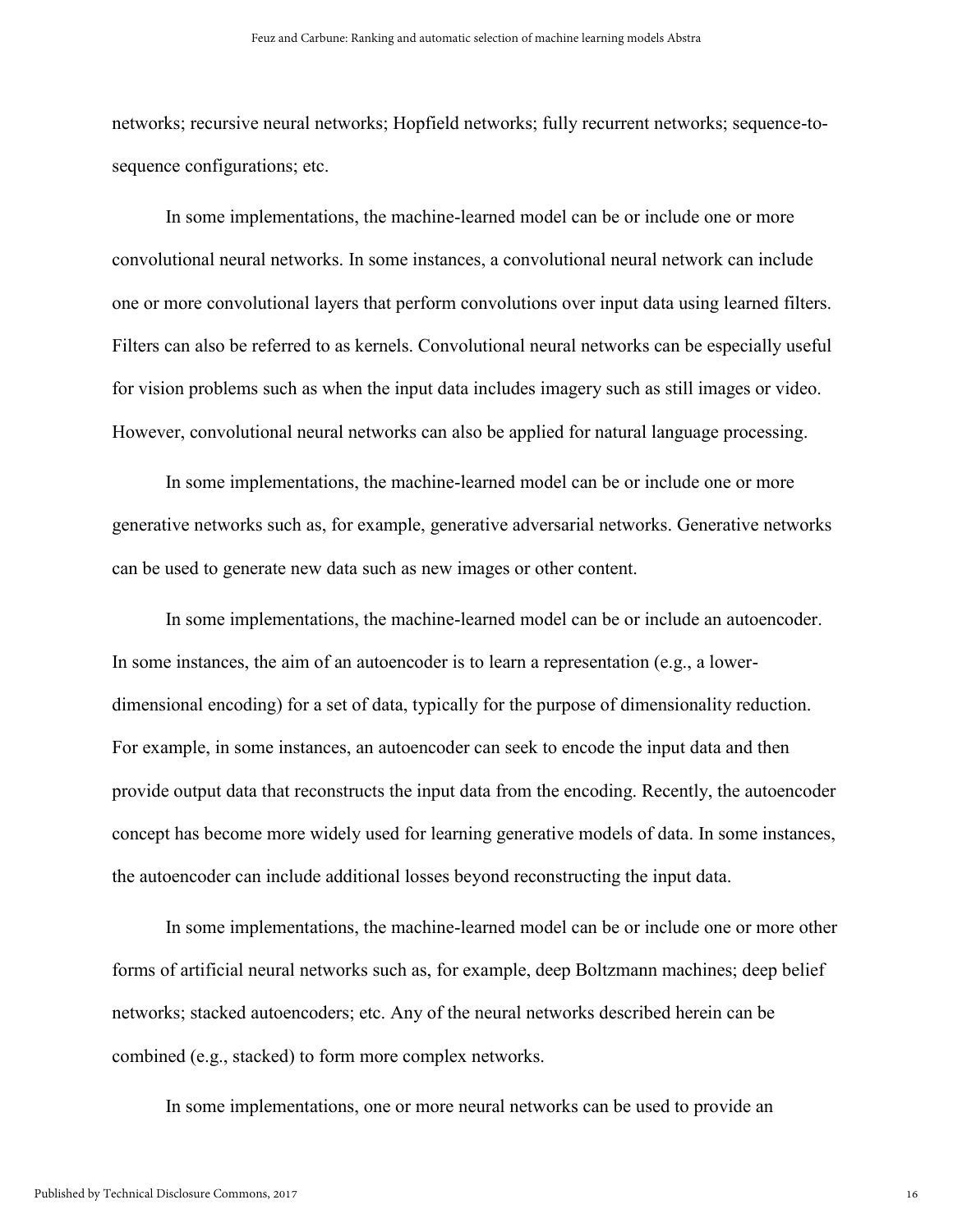embedding based on the input data. For example, the embedding can be a representation of knowledge abstracted from the input data into one or more learned dimensions. In some instances, embeddings can be a useful source for identifying related entities. In some instances embeddings can be extracted from the output of the network, while in other instances embeddings can be extracted from any hidden node or layer of the network (e.g., a close to final but not final layer of the network). Embeddings can be useful for performing auto suggest next video, product suggestion, entity or object recognition, etc. In some instances, embeddings be useful inputs for downstream models. For example, embeddings can be useful to generalize input data (e.g., search queries) for a downstream model or processing system.

In some implementations, the machine-learned model can include one or more clustering models such as, for example, k-means clustering models; k-medians clustering models; expectation maximization models; hierarchical clustering models; etc.

In some implementations, the machine-learned model can perform one or more dimensionality reduction techniques such as, for example, principal component analysis; kernel principal component analysis; graph-based kernel principal component analysis; principal component regression; partial least squares regression; Sammon mapping; multidimensional scaling; projection pursuit; linear discriminant analysis; mixture discriminant analysis; quadratic discriminant analysis; generalized discriminant analysis; flexible discriminant analysis; autoencoding; etc.

In some implementations, the machine-learned model can perform or be subjected to one or more reinforcement learning techniques such as Markov decision processes; dynamic programming; Q functions or Q-learning; value function approaches; deep Q-networks; differentiable neural computers; asynchronous advantage actor-critics; deterministic policy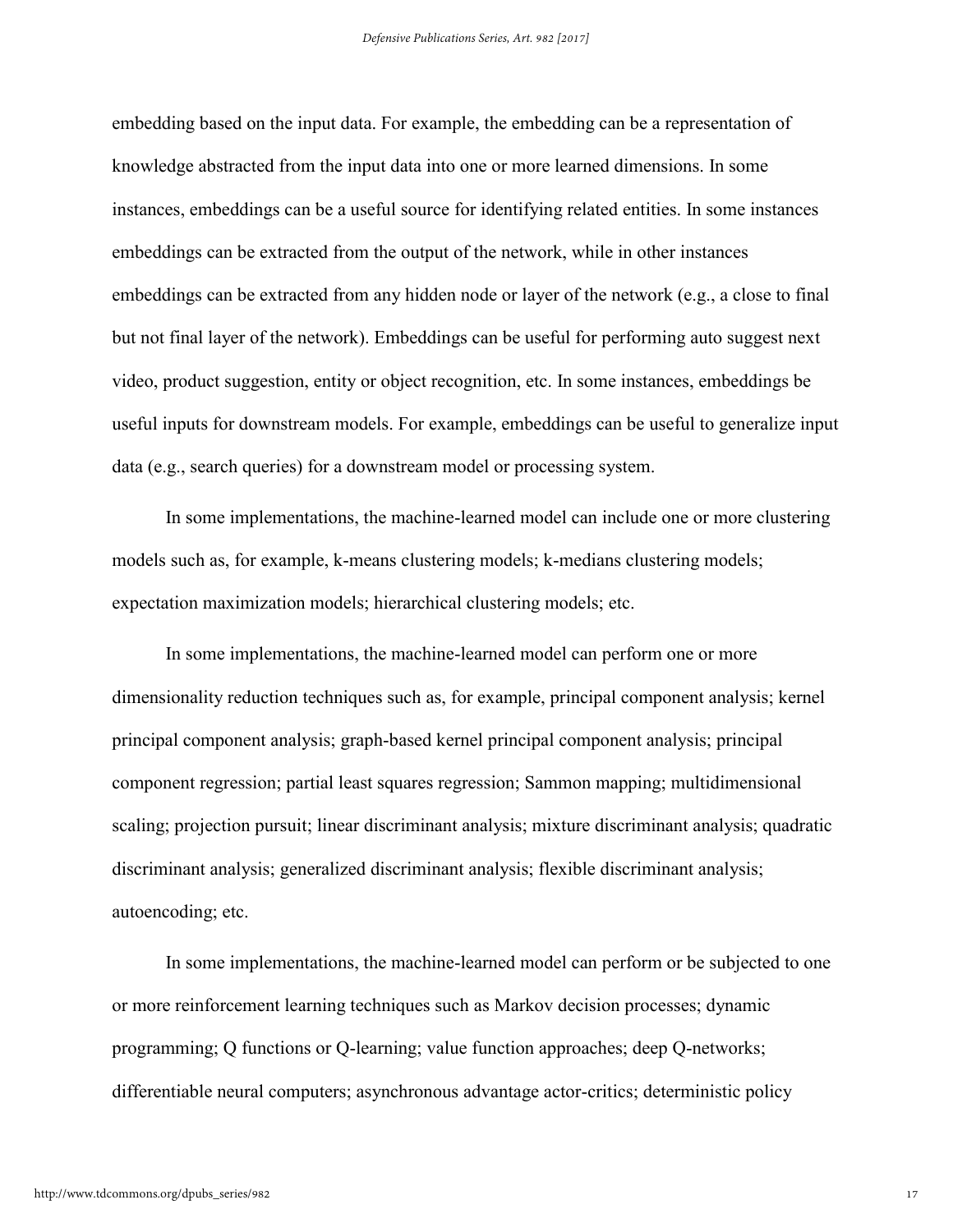gradient; etc.

In some implementations, the machine-learned model can be an autoregressive model. In some instances, an autoregressive model can specify that the output data depends linearly on its own previous values and on a stochastic term. In some instances, an autoregressive model can take the form of a stochastic difference equation. One example autoregressive model is WaveNet, which is a generative model for raw audio.

In some implementations, the machine-learned model can include or form part of a multiple model ensemble. As one example, bootstrap aggregating can be performed, which can also be referred to as "bagging." In bootstrap aggregating, a training dataset is split into a number of subsets (e.g., through random sampling with replacement) and a plurality of models are respectively trained on the number of subsets. At inference time, respective outputs of the plurality of models can be combined (e.g., through averaging, voting, or other techniques) and used as the output of the ensemble.

One example model ensemble is a random forest, which can also be referred to as a random decision forest. Random forests are an ensemble learning method for classification, regression, and other tasks. Random forests are generated by producing a plurality of decision trees at training time. In some instances, at inference time, the class that is the mode of the classes (classification) or the mean prediction (regression) of the individual trees can be used as the output of the forest. Random decision forests can correct for decision trees' tendency to overfit their training set.

Another example ensemble technique is stacking, which can, in some instances, be referred to as stacked generalization. Stacking includes training a combiner model to blend or otherwise combine the predictions of several other machine-learned models. Thus, a plurality of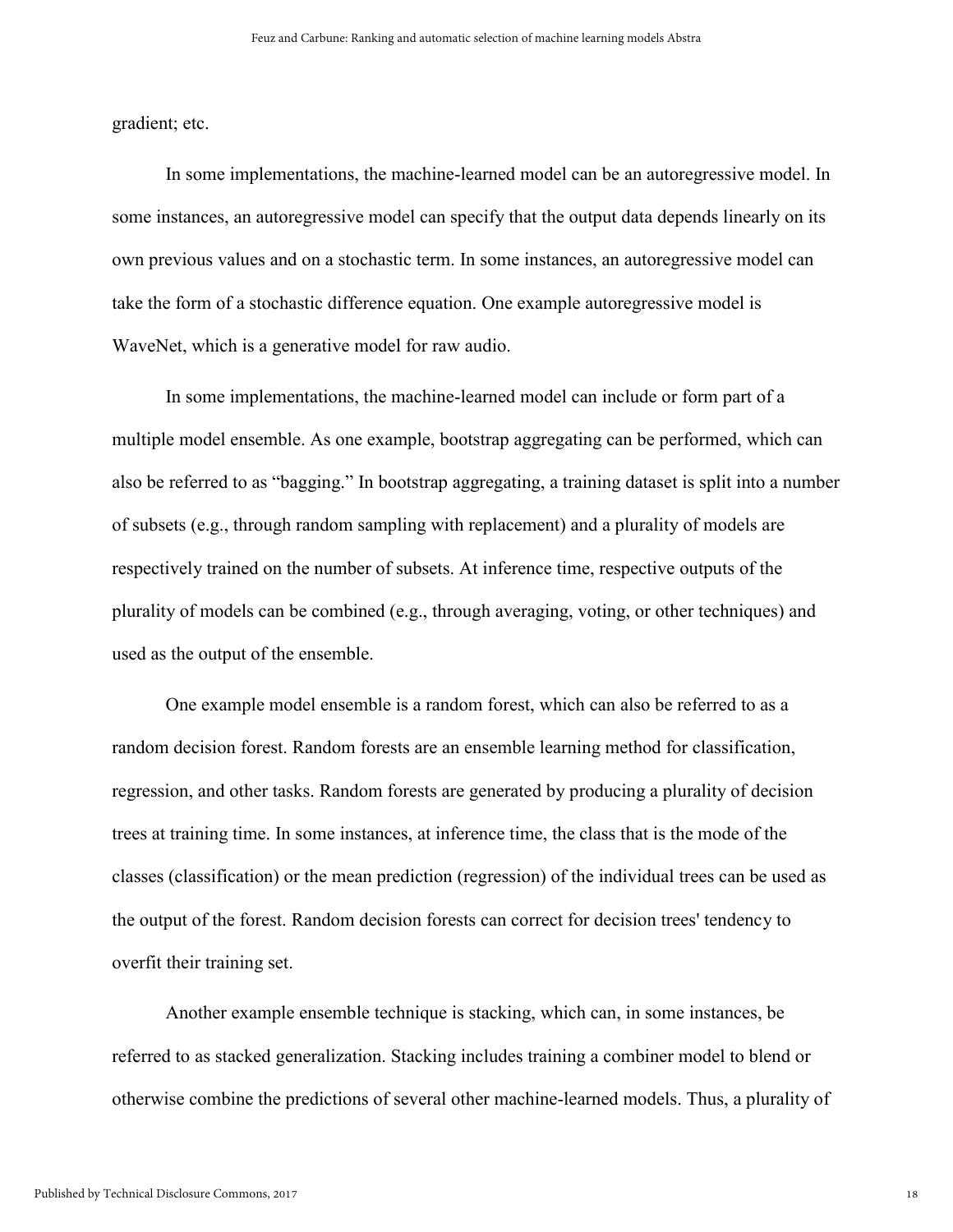machine-learned models (e.g., of same or different type) can be trained based on training data. In addition, a combiner model can be trained to take the predictions from the other machine-learned models as inputs and, in response, produce a final inference or prediction. In some instances, a single-layer logistic regression model can be used as the combiner model.

Another example ensemble technique is boosting. Boosting can include incrementally building an ensemble by iteratively training weak models and then adding to a final strong model. For example, in some instances, each new model can be trained to emphasize the training examples that previous models misinterpreted (e.g., misclassified). For example, a weight associated with each of such misinterpreted examples can be increased. One common implementation of boosting is AdaBoost, which can also be referred to as Adaptive Boosting. Other example boosting techniques include LPBoost; TotalBoost; BrownBoost; xgboost; MadaBoost, LogitBoost, gradient boosting; etc.

Furthermore, any of the models described above (e.g., regression models and artificial neural networks) can be combined to form an ensemble. As an example, an ensemble can include a top level machine-learned model or a heuristic function to combine and/or weight the outputs of the models that form the ensemble.

In some implementations, multiple machine-learned models (e.g., that form an ensemble can be linked and trained jointly (e.g., through backpropagation of errors sequentially through the model ensemble). However, in some implementations, only a subset (e.g., one) of the jointly trained models is used for inference.

In some implementations, the machine-learned model can be used to preprocess the input data for subsequent input into another model. For example, the machine-learned model can perform dimensionality reduction techniques and embeddings (e.g., matrix factorization,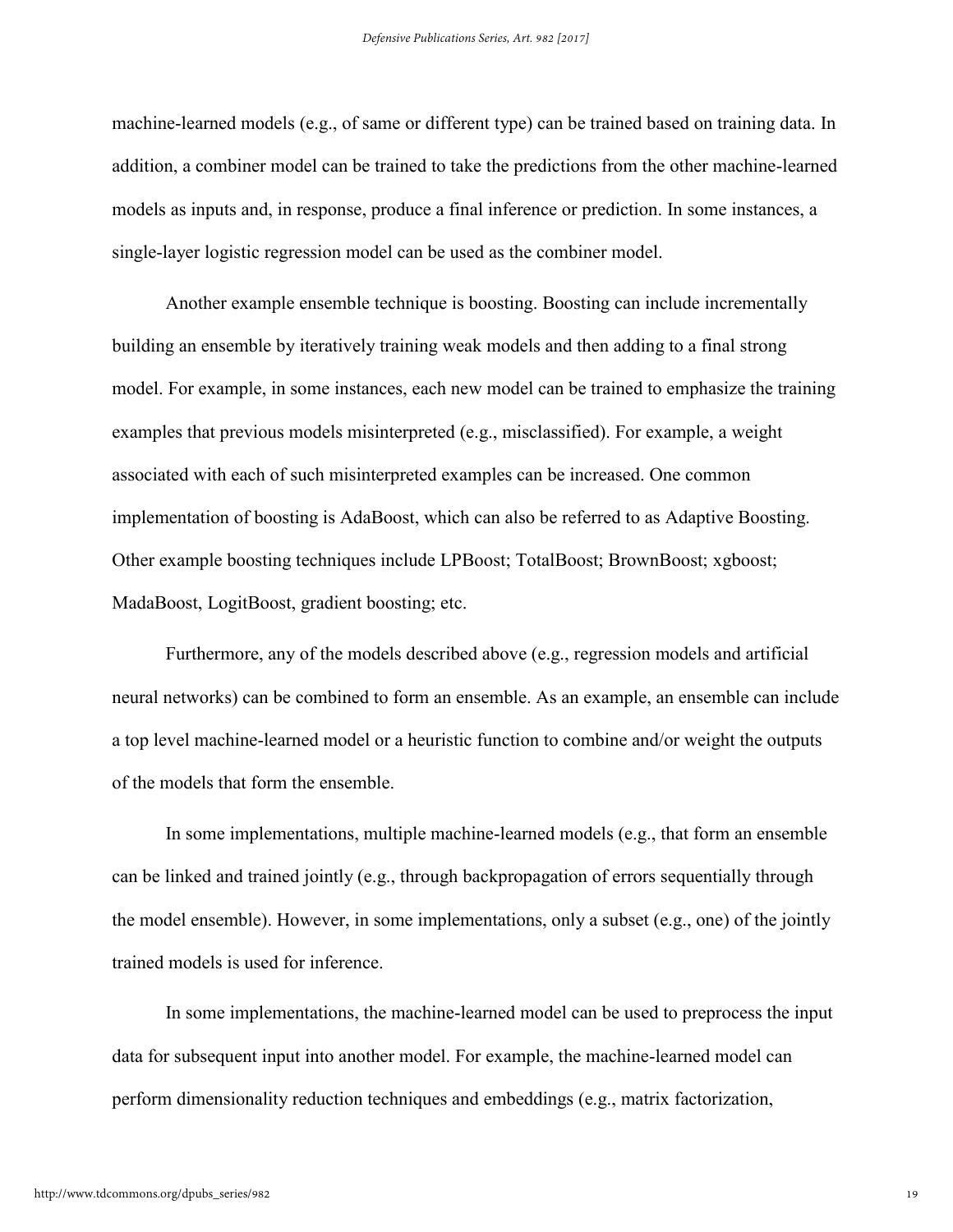principal components analysis, singular value decomposition, word2vec/GLOVE, and/or related approaches); clustering; and even classification and regression for downstream consumption. Many of these techniques have been discussed above and will be further discussed below.

Referring again to Fig. 2, and as discussed above, the machine-learned model can be trained or otherwise configured to receive the input data and, in response, provide the output data. The input data can include different types, forms, or variations of input data. As examples, in various implementations, the input data can include machine learning models, their task specialties, cost-per-inference, performance, etc.

In some implementations, the machine-learned model can receive and use the input data in its raw form. In some implementations, the raw input data can be preprocessed. Thus, in addition or alternatively to the raw input data, the machine-learned model can receive and use the preprocessed input data.

In some implementations, preprocessing the input data can include extracting one or more additional features from the raw input data. For example, feature extraction techniques can be applied to the input data to generate one or more new, additional features. Example feature extraction techniques include edge detection; corner detection; blob detection; ridge detection; scale-invariant feature transform; motion detection; optical flow; Hough transform; etc.

In some implementations, the extracted features can include or be derived from transformations of the input data into other domains and/or dimensions. As an example, the extracted features can include or be derived from transformations of the input data into the frequency domain. For example, wavelet transformations and/or fast Fourier transforms can be performed on the input data to generate additional features.

In some implementations, the extracted features can include statistics calculated from the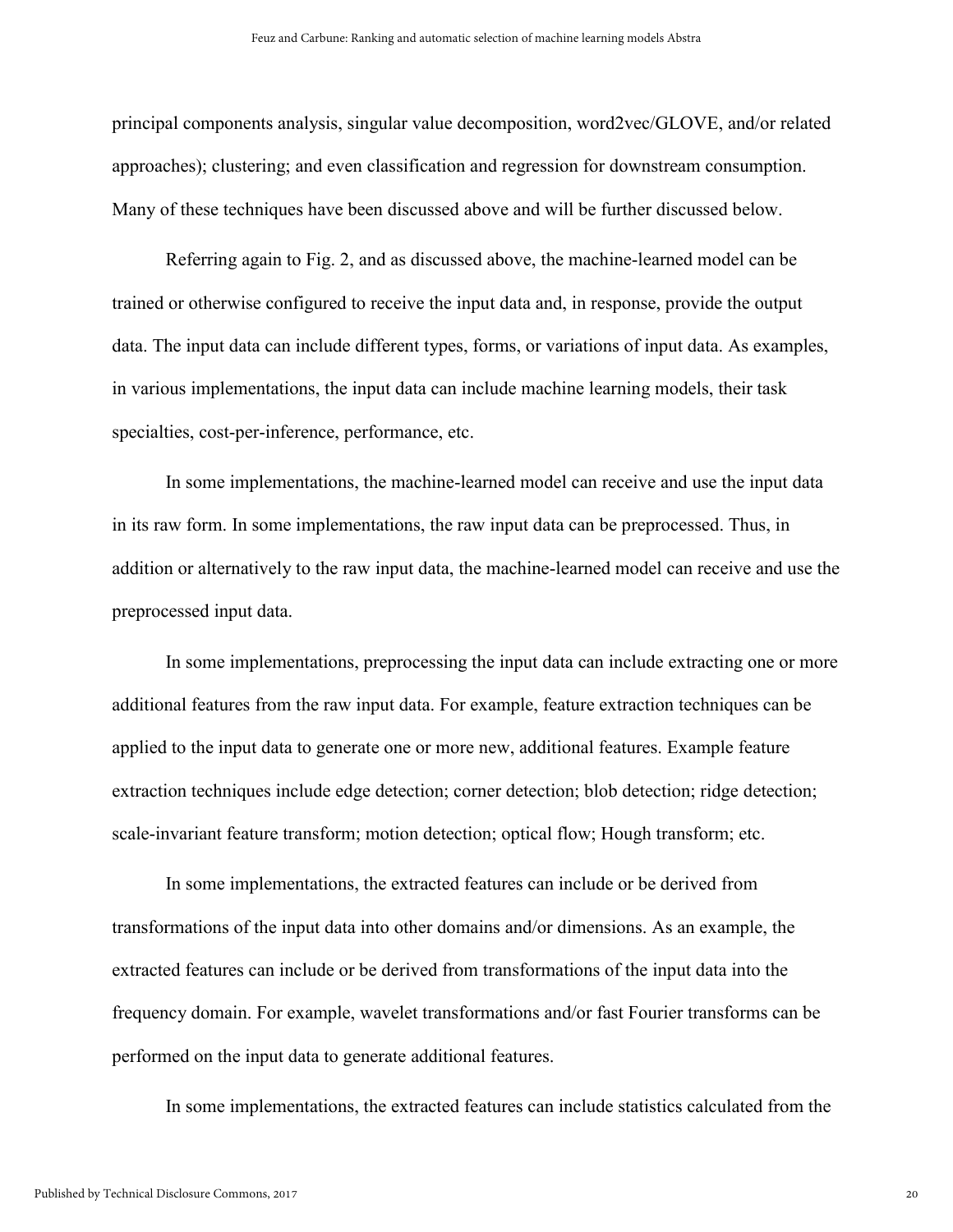input data or certain portions or dimensions of the input data. Example statistics include the mode, mean, maximum, minimum, or other metrics of the input data or portions thereof.

In some implementations, as described above, the input data can be sequential in nature. In some instances, the sequential input data can be generated by sampling or otherwise segmenting a stream of input data. As one example, frames can be extracted from a video. In some implementations, sequential data can be made non-sequential through summarization.

As another example preprocessing technique, portions of the input data can be imputed. For example, additional synthetic input data can be generated through interpolation and/or extrapolation.

As another example preprocessing technique, some or all of the input data can be scaled, standardized, normalized, generalized, and/or regularized. Example regularization techniques include ridge regression; least absolute shrinkage and selection operator (LASSO); elastic net; least-angle regression; cross-validation; L1 regularization; L2 regularization; etc. As one example, some or all of the input data can be normalized by subtracting the mean across a given dimension's feature values from each individual feature value and then dividing by the standard deviation or other metric.

As another example preprocessing technique, some or all or the input data can be quantized or discretized. As yet another example, qualitative features or variables included in the input data can be converted to quantitative features or variables. For example, one hot encoding can be performed.

In some implementations, dimensionality reduction techniques can be applied to the input data prior to input into the machine-learned model. Several examples of dimensionality reduction techniques are provided above, including, for example, principal component analysis; kernel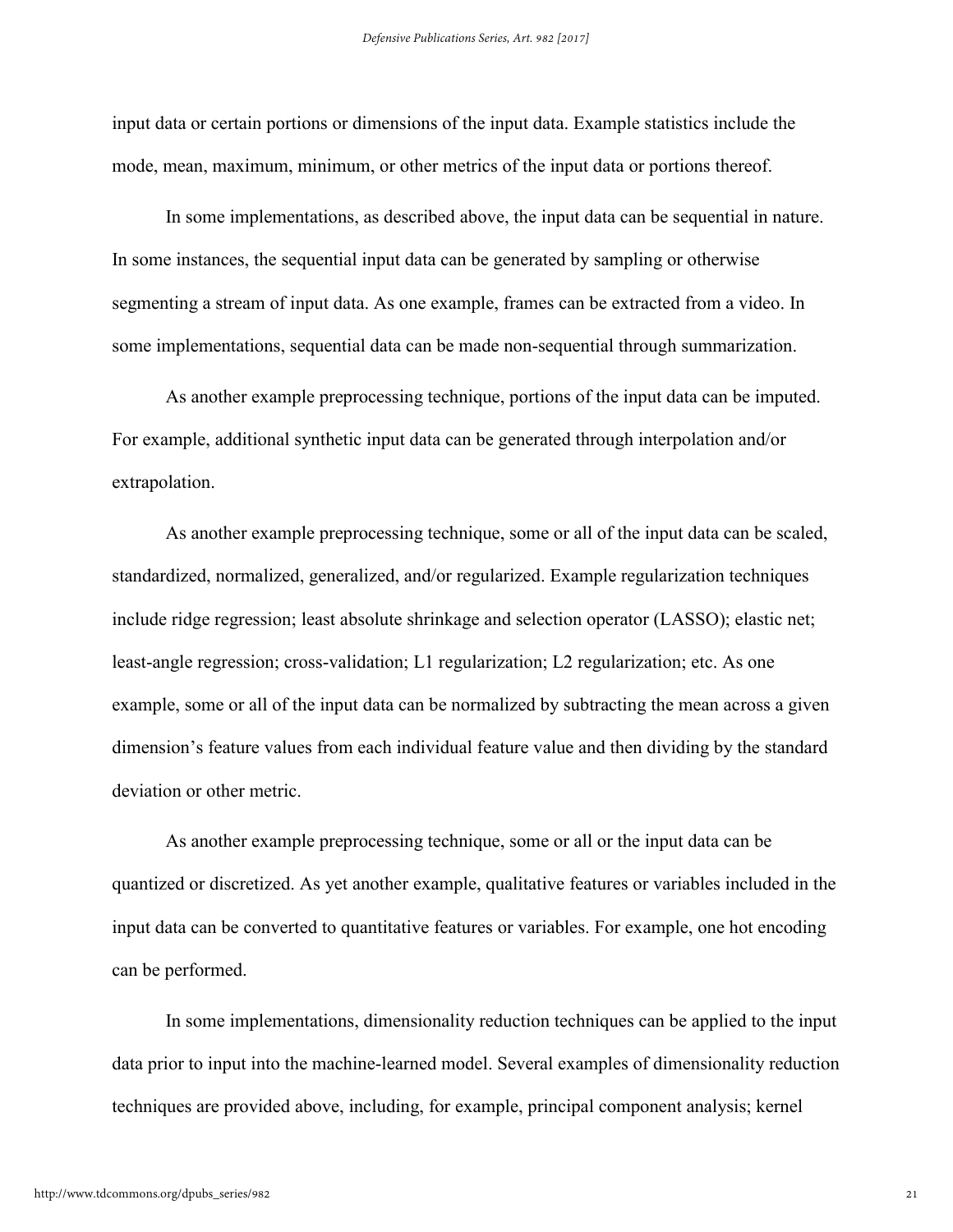principal component analysis; graph-based kernel principal component analysis; principal component regression; partial least squares regression; Sammon mapping; multidimensional scaling; projection pursuit; linear discriminant analysis; mixture discriminant analysis; quadratic discriminant analysis; generalized discriminant analysis; flexible discriminant analysis; autoencoding; etc.

In some implementations, during training, the input data can be intentionally deformed in any number of ways to increase model robustness, generalization, or other qualities. Example techniques to deform the input data include adding noise; changing color, shade, or hue; magnification; segmentation; amplification; etc.

Referring again to Fig. 2, in response to receipt of the input data, the machine-learned model can provide the output data. The output data can include different types, forms, or variations of output data. As examples, in various implementations, the output data can include identifiers of one or more machine learning models that are suited to a task or data type specified in an API call, and that fit specified cost and performance objectives.

As discussed above, in some implementations, the output data can include various types of classification data (e.g., binary classification, multiclass classification, single label, multilabel, discrete classification, regressive classification, probabilistic classification, etc.) or can include various types of regressive data (e.g., linear regression, polynomial regression, nonlinear regression, simple regression, multiple regression, etc.). In other instances, the output data can include clustering data, anomaly detection data, recommendation data, or any of the other forms of output data discussed above.

In some implementations, the output data can influence downstream processes or decision making. As one example, in some implementations, the output data can be interpreted and/or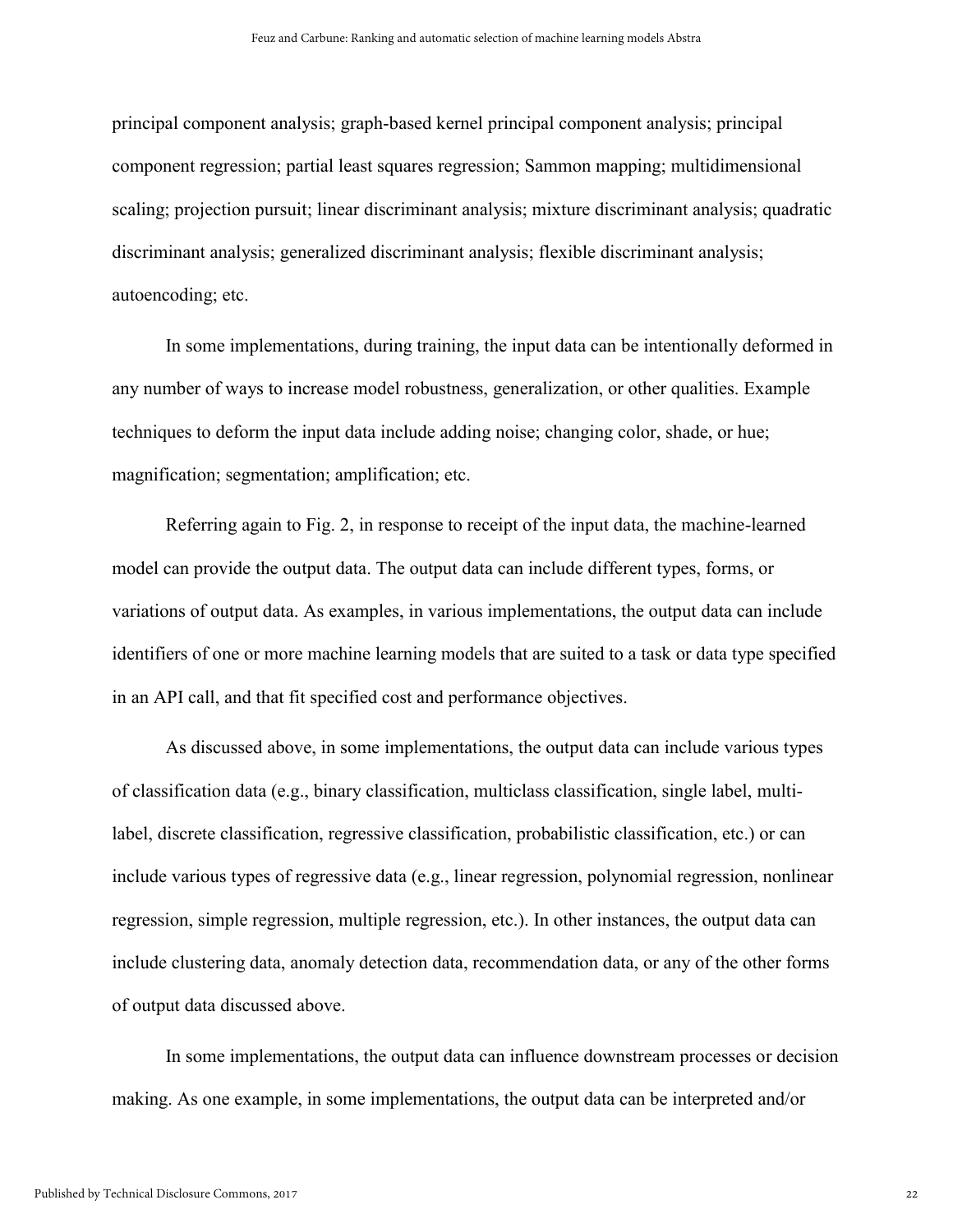acted upon by a rules-based regulator.

Thus, the present disclosure provides systems and methods that include or otherwise leverage one or more machine-learned models to provide to a third-party developer a machine learning model suited to a task or data type on hand in a manner that optimizes cost and performance based on a registry of machine learning models, their task specialties, and cost and performance. Any of the different types or forms of input data described above can be combined with any of the different types or forms of machine-learned models described above to provide any of the different types or forms of output data described above.

The systems and methods of the present disclosure can be implemented by or otherwise executed on one or more computing devices. Example computing devices include user computing devices (e.g., laptops, desktops, and mobile computing devices such as tablets, smartphones, wearable computing devices, etc.); embedded computing devices (e.g., devices embedded within a vehicle, camera, image sensor, industrial machine, satellite, gaming console or controller, or home appliance such as a refrigerator, thermostat, energy meter, home energy manager, smart home assistant, etc.); server computing devices (e.g., database servers, parameter servers, file servers, mail servers, print servers, web servers, game servers, application servers, etc.); dedicated, specialized model processing or training devices; virtual computing devices; other computing devices or computing infrastructure; or combinations thereof.

Thus, in some implementations, the machine-learned model can be stored at and/or implemented locally by an embedded device or a user computing device such as a mobile device. Output data obtained through local implementation of the machine-learned model at the embedded device or the user computing device can be used to improve performance of the embedded device or the user computing device (e.g., an application implemented by the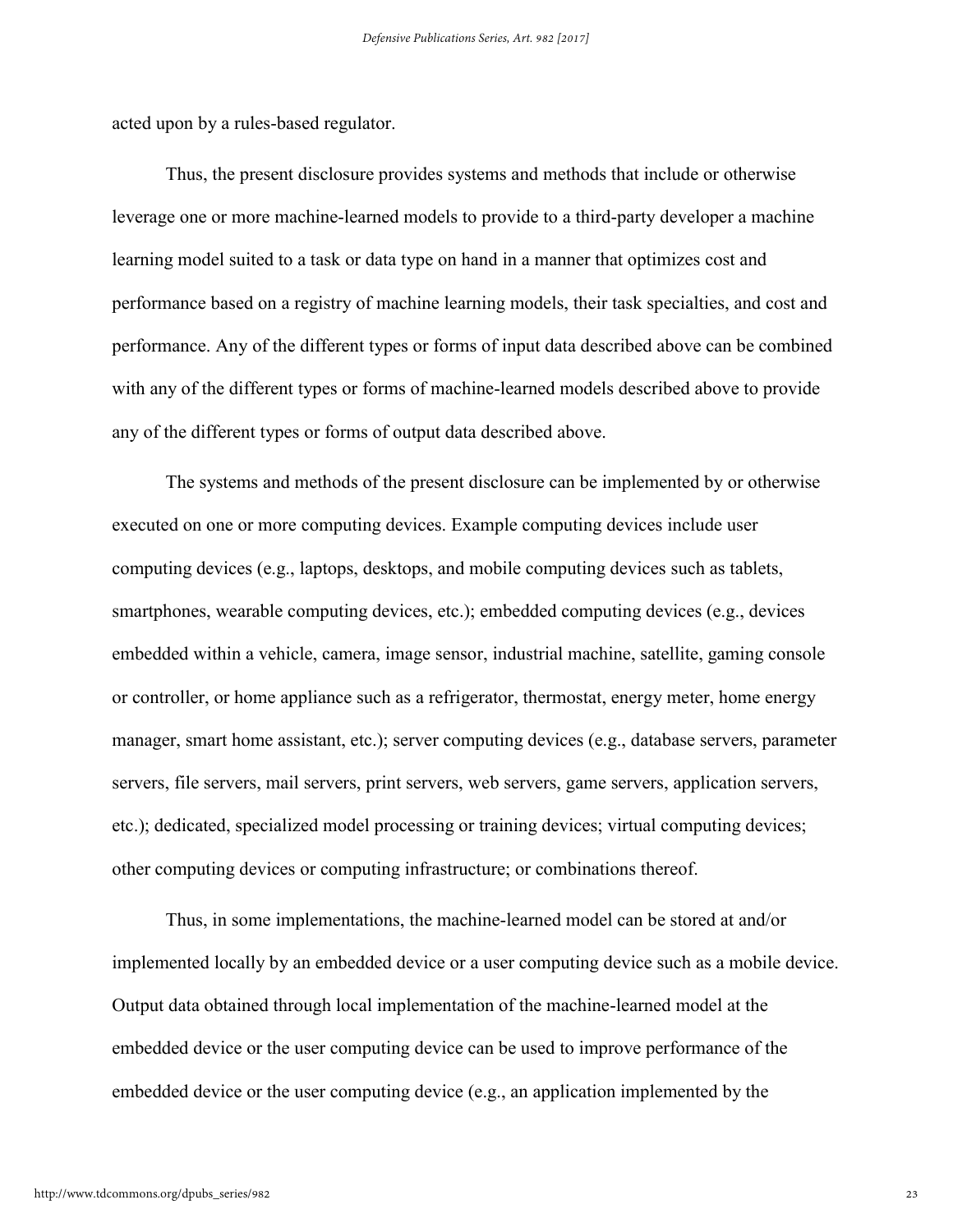embedded device or the user computing device). As one example, Fig. 3 illustrates a block diagram of an example computing device that stores and implements a machine-learned model locally.

In other implementations, the machine-learned model can be stored at and/or implemented by a server computing device. In some instances, output data obtained through implementation of the machine-learned model at the server computing device can be used to improve other server tasks or can be used by other non-user devices to improve services performed by or for such other non-user devices. For example, the output data can improve other downstream processes performed by the server computing device for a user computing device or embedded computing device. In other instances, output data obtained through implementation of the machine-learned model at the server computing device can be sent to and used by a user computing device, an embedded computing device, or some other client device. For example, the server computing device can be said to perform machine learning as a service. As one example, Fig. 4 illustrates a block diagram of an example client computing device that can communicate over a network with an example server computing system that includes a machine-learned model.

In yet other implementations, different respective portions of the machine-learned model can be stored at and/or implemented by some combination of a user computing device; an embedded computing device; a server computing device; etc.

Computing devices can perform graph processing techniques or other machine learning techniques using one or more machine learning platforms, frameworks, and/or libraries, such as, for example, TensorFlow, Caffe/Caffe2, Theano, Torch/PyTorch, MXnet, CNTK, etc.

Computing devices can be distributed at different physical locations and connected via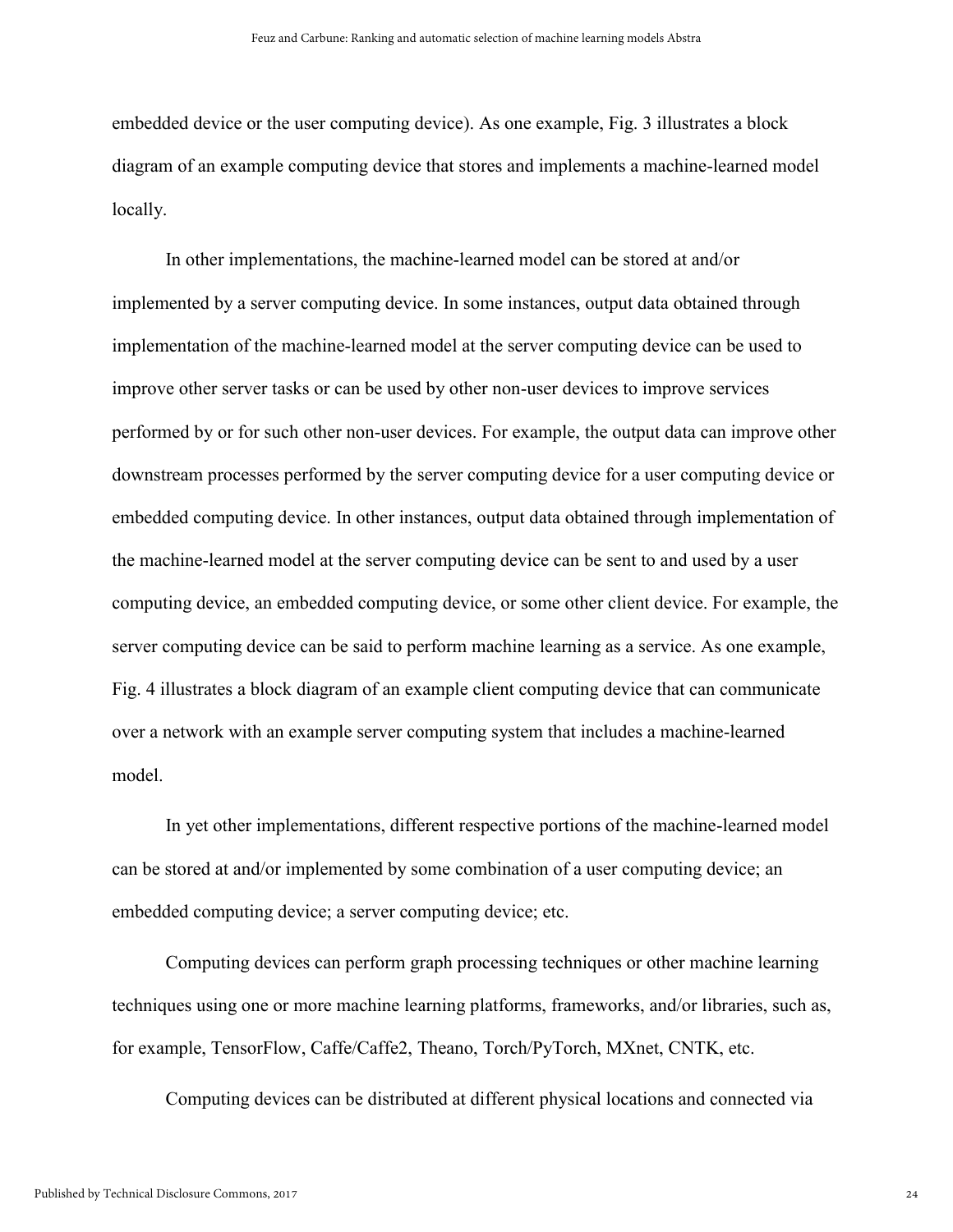one or more networks. Distributed computing devices can operate according to sequential computing architectures, parallel computing architectures, or combinations thereof. In one example, distributed computing devices can be controlled or guided through use of a parameter server.

In some implementations, multiple instances of the machine-learned model can be parallelized to provide increased processing throughput. For example, the multiple instances of the machine-learned model can be parallelized on a single processing device or computing device or parallelized across multiple processing devices or computing devices.

Each computing device that implements the machine-learned model or other aspects of the present disclosure can include a number of hardware components that enable performance of the techniques described herein. For example, each computing device can include one or more memory devices that store some or all of the machine-learned model. For example, the machinelearned model can be a structured numerical representation that is stored in memory. The one or more memory devices can also include instructions for implementing the machine-learned model or performing other operations. Example memory devices include RAM, ROM, EEPROM, EPROM, flash memory devices, magnetic disks, etc., and combinations thereof.

Each computing device can also include one or more processing devices that implement some or all of the machine-learned model and/or perform other related operations. Example processing devices include one or more of: a central processing unit (CPU); a visual processing unit (VPU); a graphics processing unit (GPU); a tensor processing unit (TPU); a neural processing unit (NPU); a neural processing engine; a core of a CPU, VPU, GPU, TPU, NPU or other processing device; an application specific integrated circuit (ASIC); a field programmable gate array (FPGA); a co-processor; a controller; or combinations of the processing devices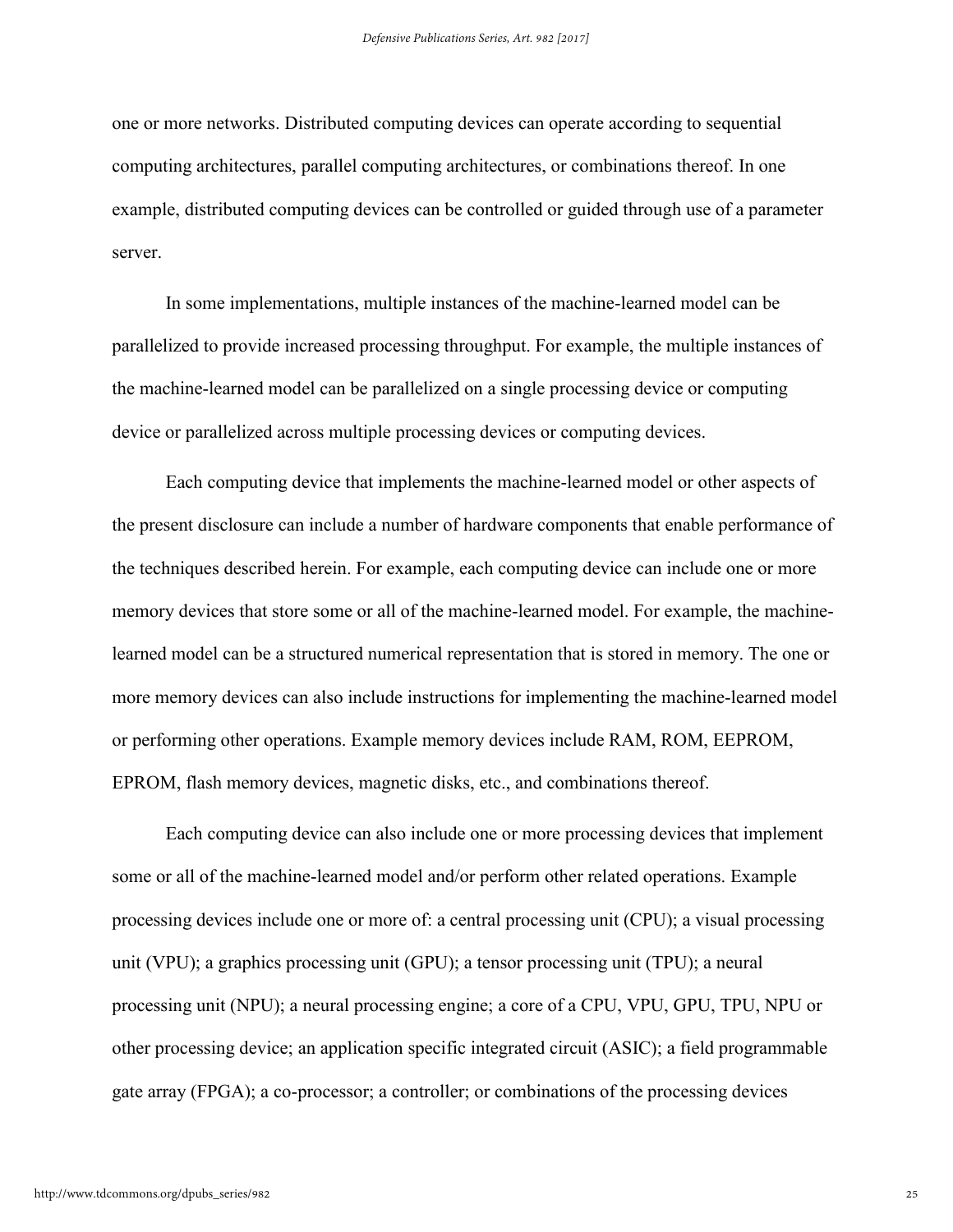described above. Processing devices can be embedded within other hardware components such as, for example, an image sensor, accelerometer, etc.

Hardware components (e.g., memory devices and/or processing devices) can be spread across multiple physically distributed computing devices and/or virtually distributed computing systems.

In some implementations, the machine-learned models described herein can be trained at a training computing system and then provided for storage and/or implementation at one or more computing devices, as described above. For example, a model trainer can be located at the training computing system. The training computing system can be included in or separate from the one or more computing devices that implement the machine-learned model. As one example, Fig. 5 illustrates a block diagram of an example computing device in communication with an example training computing system that includes a model trainer.

In some implementations, the model can be trained in an offline fashion or an online fashion. In offline training (also known as batch learning), a model is trained on the entirety of a static set of training data. In online learning, the model is continuously trained (or re-trained) as new training data becomes available (e.g., while the model is used to perform inference).

In some implementations, the model trainer can perform centralized training of the machine-learned models (e.g., based on a centrally stored dataset). In other implementations, decentralized training techniques such as distributed training, federated learning, or the like can be used to train, update, or personalize the machine-learned models.

The machine-learned models described herein can be trained according to one or more of various different training types or techniques. For example, in some implementations, the machine-learned models can be trained using supervised learning, in which the machine-learned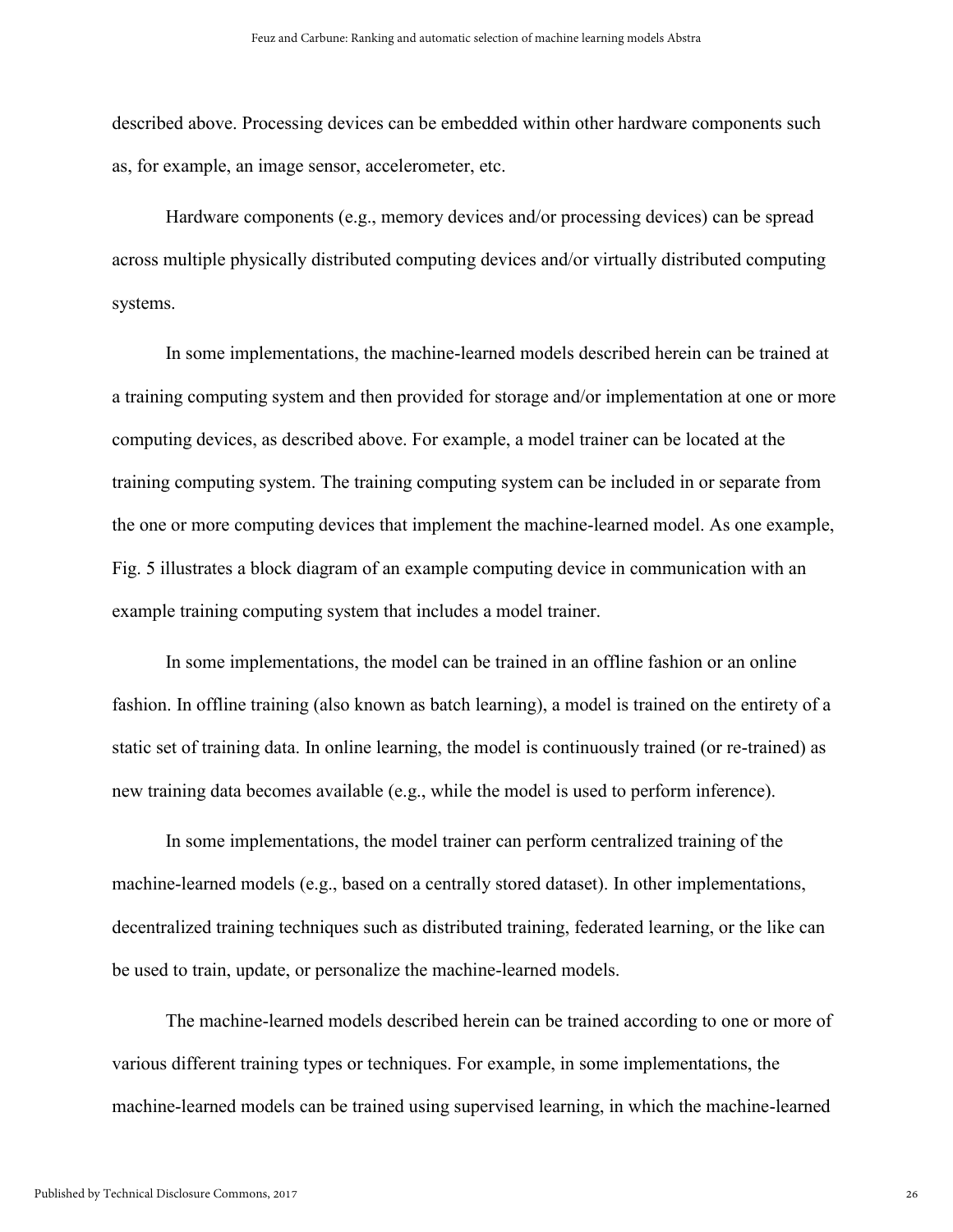model is trained on a training dataset that includes instances or examples that have labels. The labels can be manually applied by experts, generated through crowd-sourcing, or provided by other techniques (e.g., by physics-based or complex mathematical models). In some implementations, if the user has provided consent, the training examples can be provided by the user computing device. In some implementations, this process can be referred to as personalizing the model.

As one example, Fig. 6 illustrates a block diagram of an example training process in which a machine-learned model is trained on training data that includes example input data that has labels. Training processes other than the example process depicted in Fig. 6 can be used as well.

In some implementations, training data can include examples of the input data that have been assigned labels that correspond to the output data.

In some implementations, the machine-learned model can be trained by optimizing an objective function. For example, in some implementations, the objective function can be or include a loss function that compares (e.g., determines a difference between) output data generated by the model from the training data and labels (e.g., ground-truth labels) associated with the training data. For example, the loss function can evaluate a sum or mean of squared differences between the output data and the labels. As another example, the objective function can be or include a cost function that describes a cost of a certain outcome or output data. Other objective functions can include margin-based techniques such as, for example, triplet loss or maximum-margin training.

One or more of various optimization techniques can be performed to optimize the objective function. For example, the optimization technique(s) can minimize or maximize the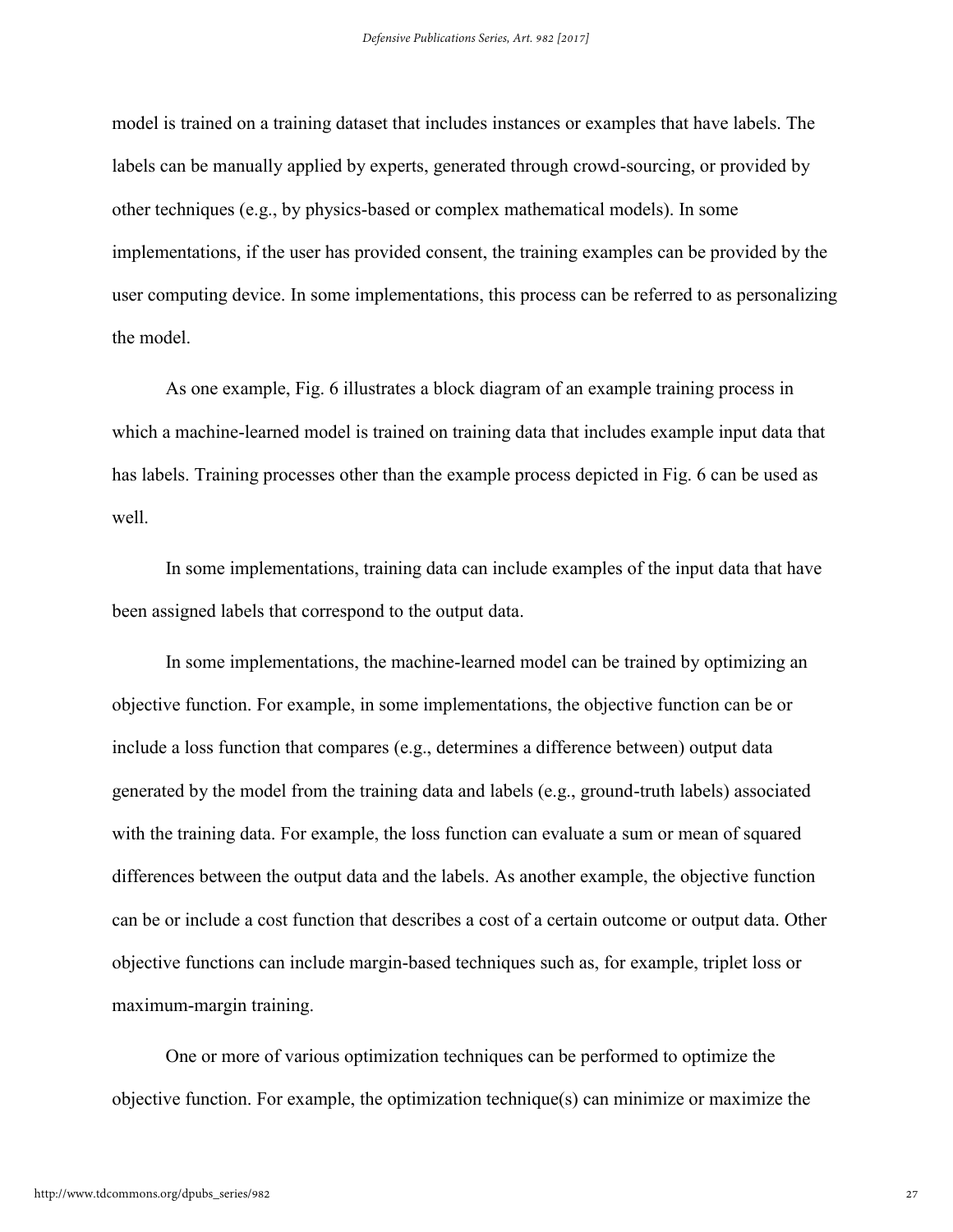objective function. Example optimization techniques include Hessian-based techniques and gradient-based techniques, such as, for example, coordinate descent; gradient descent (e.g., stochastic gradient descent); subgradient methods; etc. Other optimization techniques include black box optimization techniques and heuristics.

In some implementations, backward propagation of errors can be used in conjunction with an optimization technique (e.g., gradient based techniques) to train a model (e.g., a multi-layer model such as an artificial neural network). For example, an iterative cycle of propagation and model parameter (e.g., weights) update can be performed to train the model. Example backpropagation techniques include truncated backpropagation through time, Levenberg-Marquardt backpropagation, etc.

In some implementations, the machine-learned models described herein can be trained using unsupervised learning techniques. Unsupervised learning can include inferring a function to describe hidden structure from unlabeled data. For example, a classification or categorization may not be included in the data. Unsupervised learning techniques can be used to produce machine-learned models capable of performing clustering, anomaly detection, learning latent variable models, or other tasks.

In some implementations, the machine-learned models described herein can be trained using semi-supervised techniques which combine aspects of supervised learning and unsupervised learning.

In some implementations, the machine-learned models described herein can be trained or otherwise generated through evolutionary techniques or genetic algorithms.

In some implementations, the machine-learned models described herein can be trained using reinforcement learning. In reinforcement learning, an agent (e.g., model) can take actions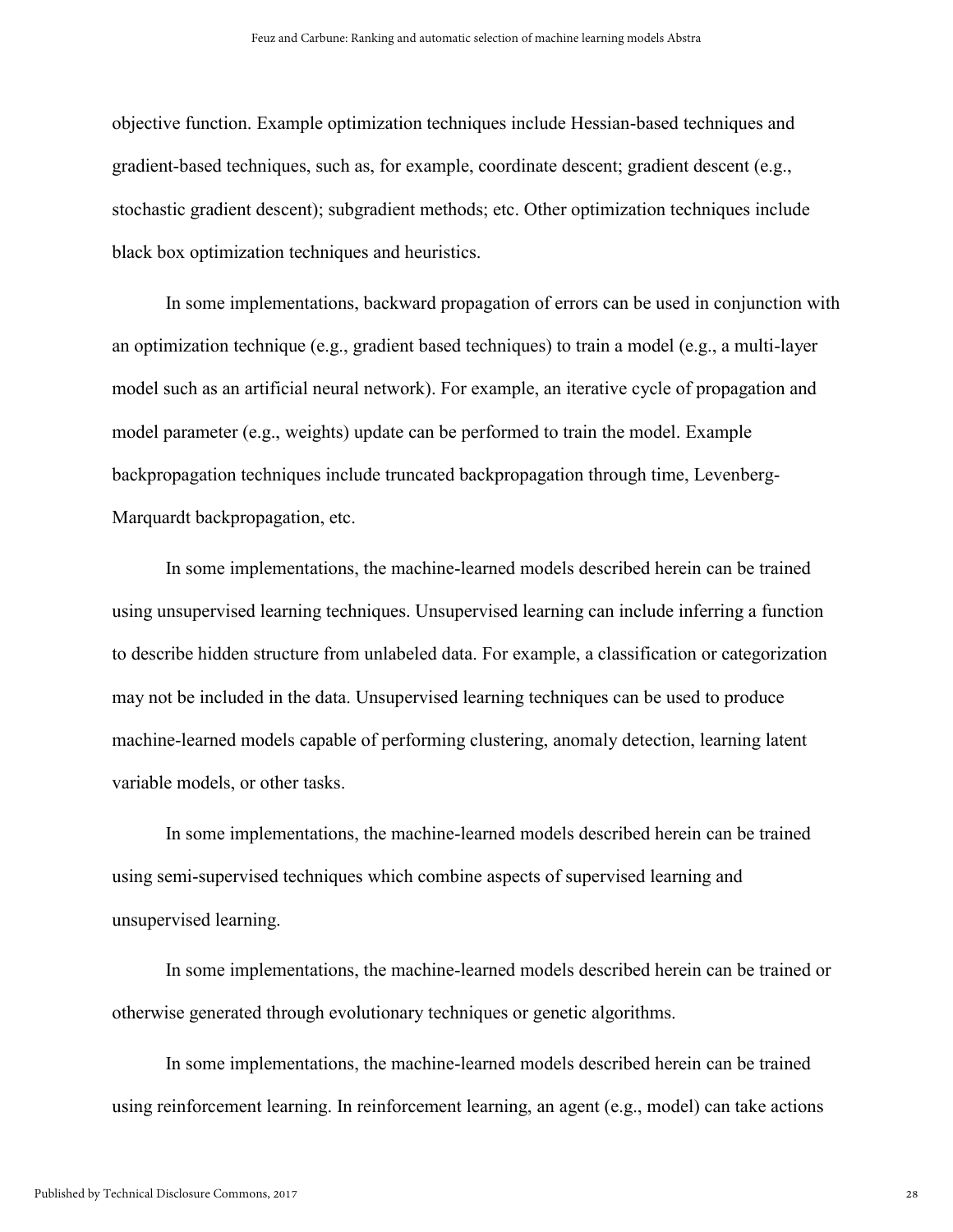in an environment and learn to maximize rewards and/or minimize penalties that result from such actions. Reinforcement learning can differ from the supervised learning problem in that correct input/output pairs are not presented, nor sub-optimal actions explicitly corrected.

In some implementations, one or more generalization techniques can be performed during training to improve the generalization of the machine-learned model. Generalization techniques can help reduce overfitting of the machine-learned model to the training data. Example generalization techniques include dropout techniques; weight decay techniques; batch normalization; early stopping; subset selection; stepwise selection; etc.

In some implementations, the machine-learned models described herein can include or otherwise be impacted by a number of hyperparameters, such as, for example, learning rate, number of layers, number of nodes in each layer, number of leaves in a tree, number of clusters; etc. Hyperparameters can affect model performance. Hyperparameters can be hand selected or can be automatically selected through application of techniques such as, for example, grid search; black box optimization techniques (e.g., Bayesian optimization, random search, etc.); gradient-based optimization; etc. Example techniques and/or tools for performing automatic hyperparameter optimization include Hyperopt; Auto-WEKA; Spearmint; Metric Optimization Engine (MOE); etc.

In some implementations, various techniques can be used to optimize and/or adapt the learning rate when the model is trained. Example techniques and/or tools for performing learning rate optimization or adaptation include Adagrad; Adaptive Moment Estimation (ADAM); Adadelta; RMSprop; etc.

In some implementations, transfer learning techniques can be used to provide an initial model from which to begin training of the machine-learned models described herein.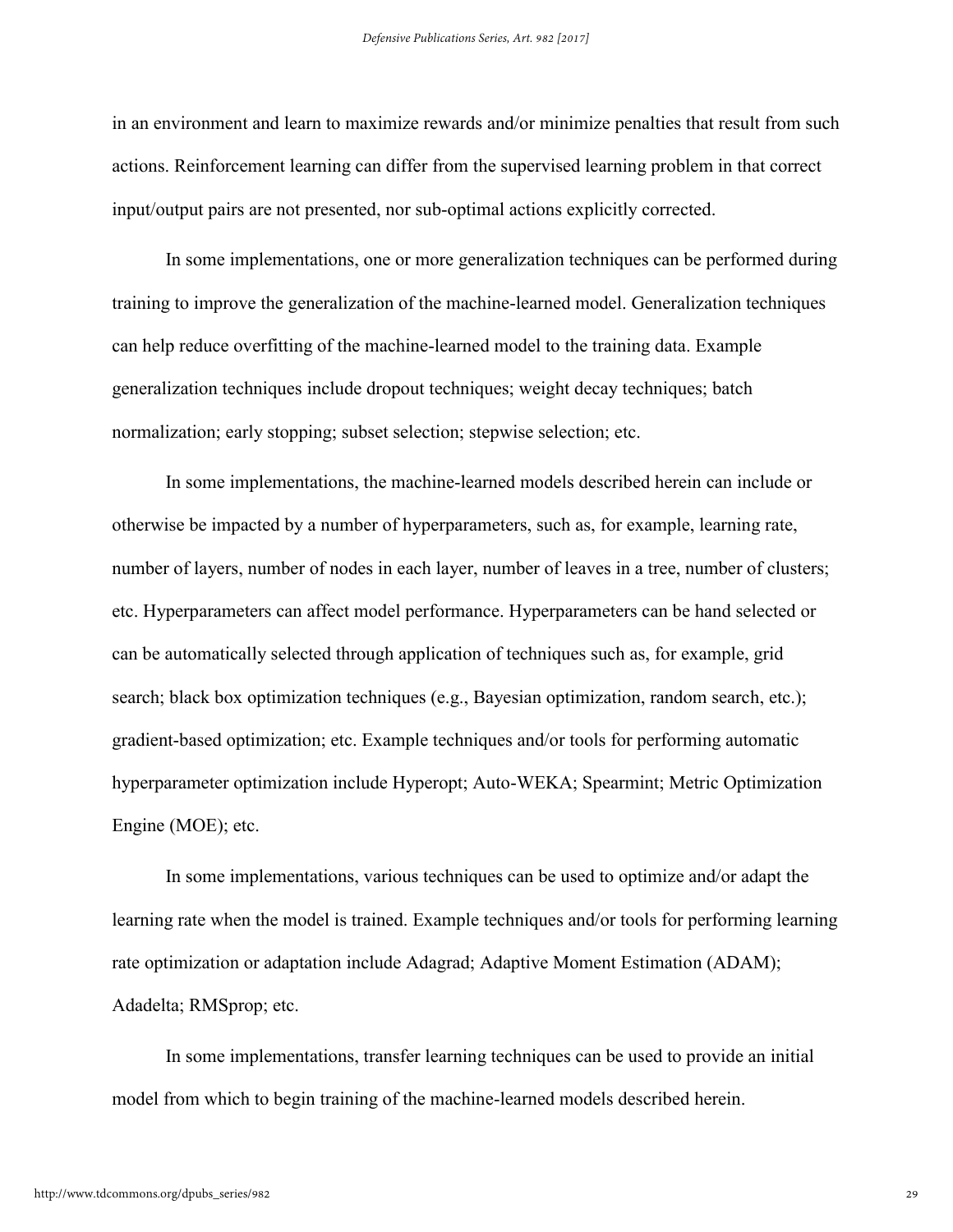In some implementations, the machine-learned models described herein can be included in different portions of computer-readable code on a computing device. In one example, the machine-learned model can be included in a particular application or program and used (e.g., exclusively) by such particular application or program. Thus, in one example, a computing device can include a number of applications and one or more of such applications can contain its own respective machine learning library and machine-learned model(s).

In another example, the machine-learned models described herein can be included in an operating system of a computing device (e.g., in a central intelligence layer of an operating system) and can be called or otherwise used by one or more applications that interact with the operating system. In some implementations, each application can communicate with the central intelligence layer (and model(s) stored therein) using an application programming interface (API) (e.g., a common, public API across all applications).

In some implementations, the central intelligence layer can communicate with a central device data layer. The central device data layer can be a centralized repository of data for the computing device. The central device data layer can communicate with a number of other components of the computing device, such as, for example, one or more sensors, a context manager, a device state component, and/or additional components. In some implementations, the central device data layer can communicate with each device component using an API (e.g., a private API).

The technology discussed herein makes reference to servers, databases, software applications, and other computer-based systems, as well as actions taken and information sent to and from such systems. The inherent flexibility of computer-based systems allows for a great variety of possible configurations, combinations, and divisions of tasks and functionality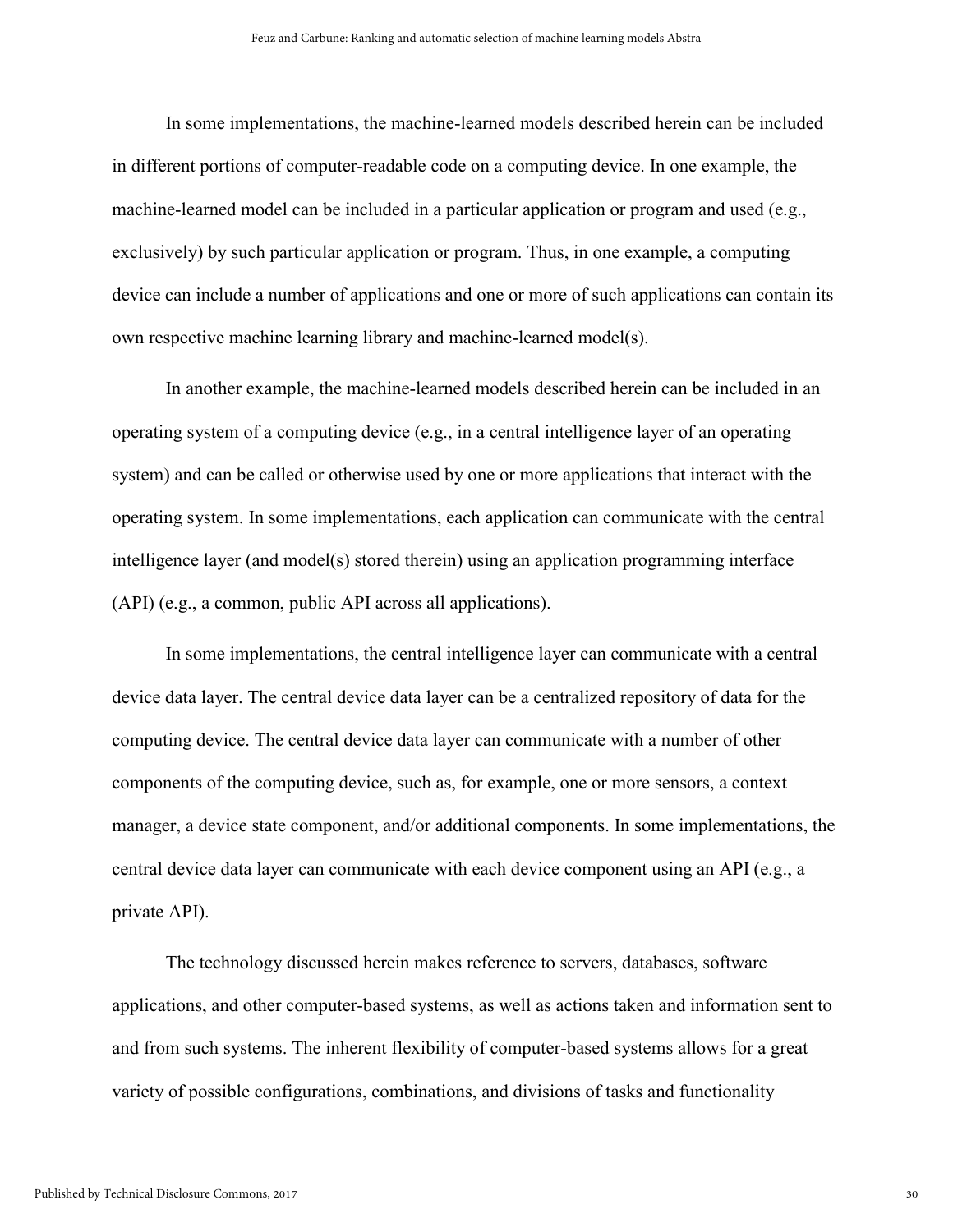between and among components. For instance, processes discussed herein can be implemented using a single device or component or multiple devices or components working in combination. Databases and applications can be implemented on a single system or distributed across multiple systems. Distributed components can operate sequentially or in parallel.

In addition, the machine learning techniques described herein are readily interchangeable and combinable. Although certain example techniques have been described, many others exist and can be used in conjunction with aspects of the present disclosure.

Thus, while the present subject matter has been described in detail with respect to various specific example implementations, each example is provided by way of explanation, not limitation of the disclosure. One of ordinary skill in the art can readily make alterations to, variations of, and equivalents to such implementations. Accordingly, the subject disclosure does not preclude inclusion of such modifications, variations and/or additions to the present subject matter as would be readily apparent to one of ordinary skill in the art. For instance, features illustrated or described as part of one implementation can be used with another implementation to yield a still further implementation.

A brief overview of example machine-learned models and associated techniques has been provided by the present disclosure. For additional details, readers should review the following *references: Machine Learning A Probabilistic Perspective* (Murphy); *Rules of Machine Learning: Best Practices for ML Engineering (Zinkevich); <i>Deep Learning (Goodfellow)*; *Reinforcement Learning: An Introduction* (Sutton); *and Artificial Intelligence: A Modern*  Approach (Norvig).

#### **Figures**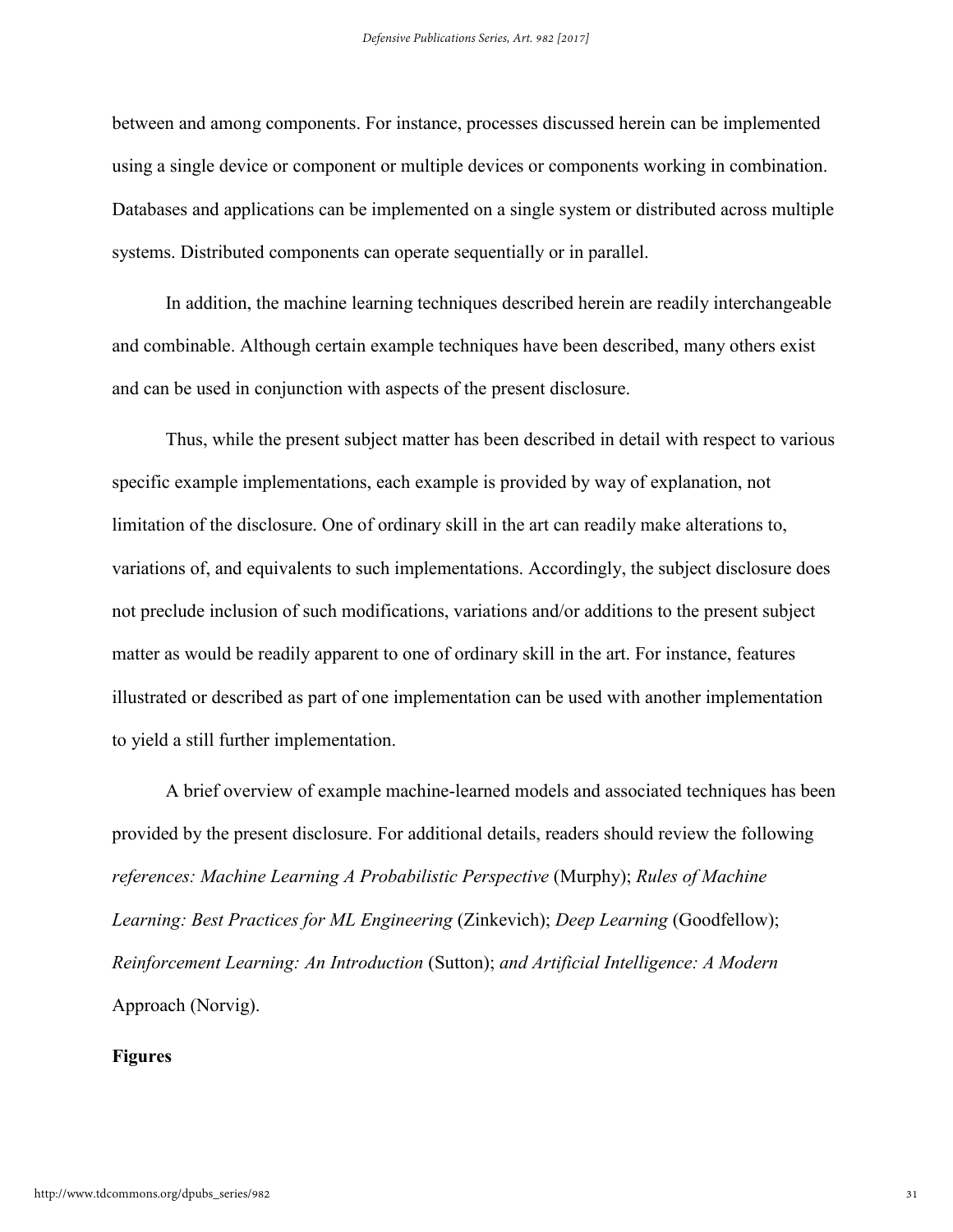

**Fig. 1**



**Fig. 2**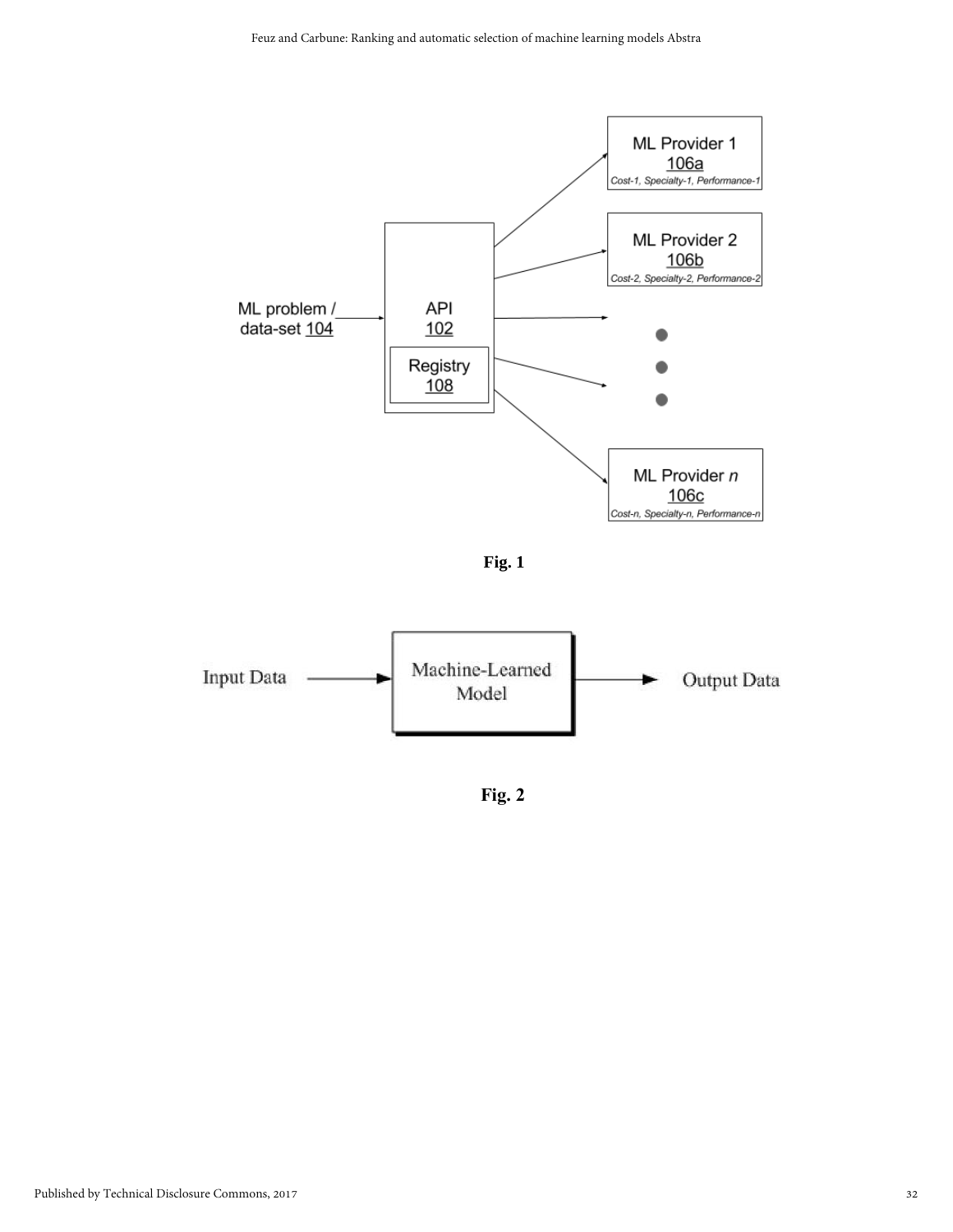

**Fig. 3**



**Fig. 4**